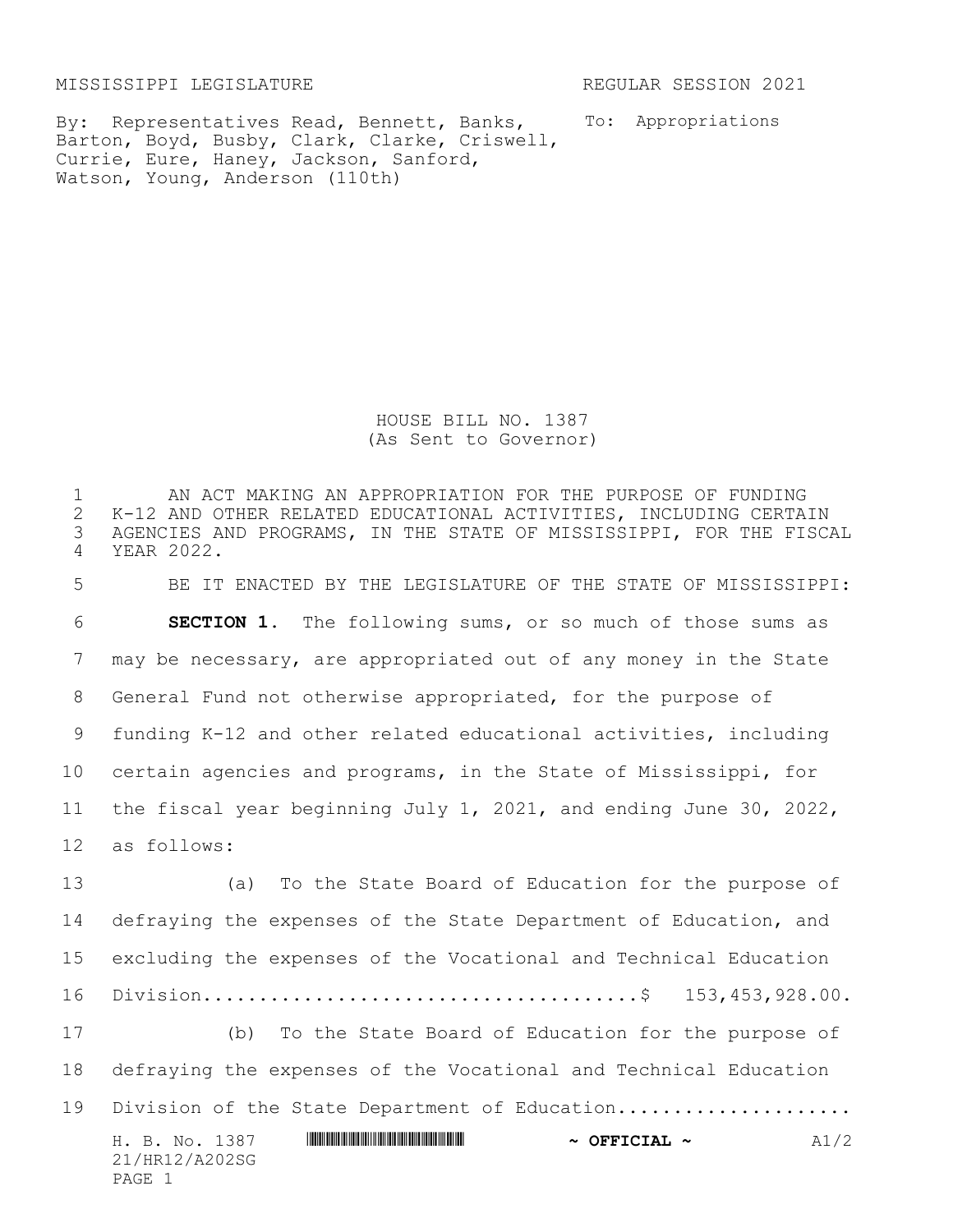..............................................\$ 76,646,563.00. (c) To the State Board of Education for the purpose of paying annual compensation to the Chickasaw Cession counties for sixteenth section lands which they lost through sale by the state, as provided in Sections 29-3-137 through 29-3-141, Mississippi Code of 1972..................................\$ 19,576,109.00. (d) To the State Board of Education for defraying the 27 expenses of the Mississippi Adequate Education Program............ ..............................................\$ 2,053,829,447.00. TOTAL AMOUNT OF STATE GENERAL FUNDS APPROPRIATED 30 BY THIS SECTION BEING.....................\$ 2,303,506,047.00. **SECTION 2.** The following sums, or so much of those sums as may be necessary, are appropriated out of any money in any special fund in the State Treasury to the credit of the proper fund or funds of the agencies or programs specified in the following paragraphs for the fiscal year beginning July 1, 2021, and ending June 30, 2022, as follows: (a) To the State Board of Education for the purpose of defraying the expenses of the State Department of Education, excluding the expenses of the Vocational and Technical Education Division.......................................\$ 1,965,301,707.00. (b) To the State Board of Education for the purpose of defraying the expenses of the Vocational and Technical Education 43 Division of the State Department of Education.................... ..............................................\$ 21,692,238.00.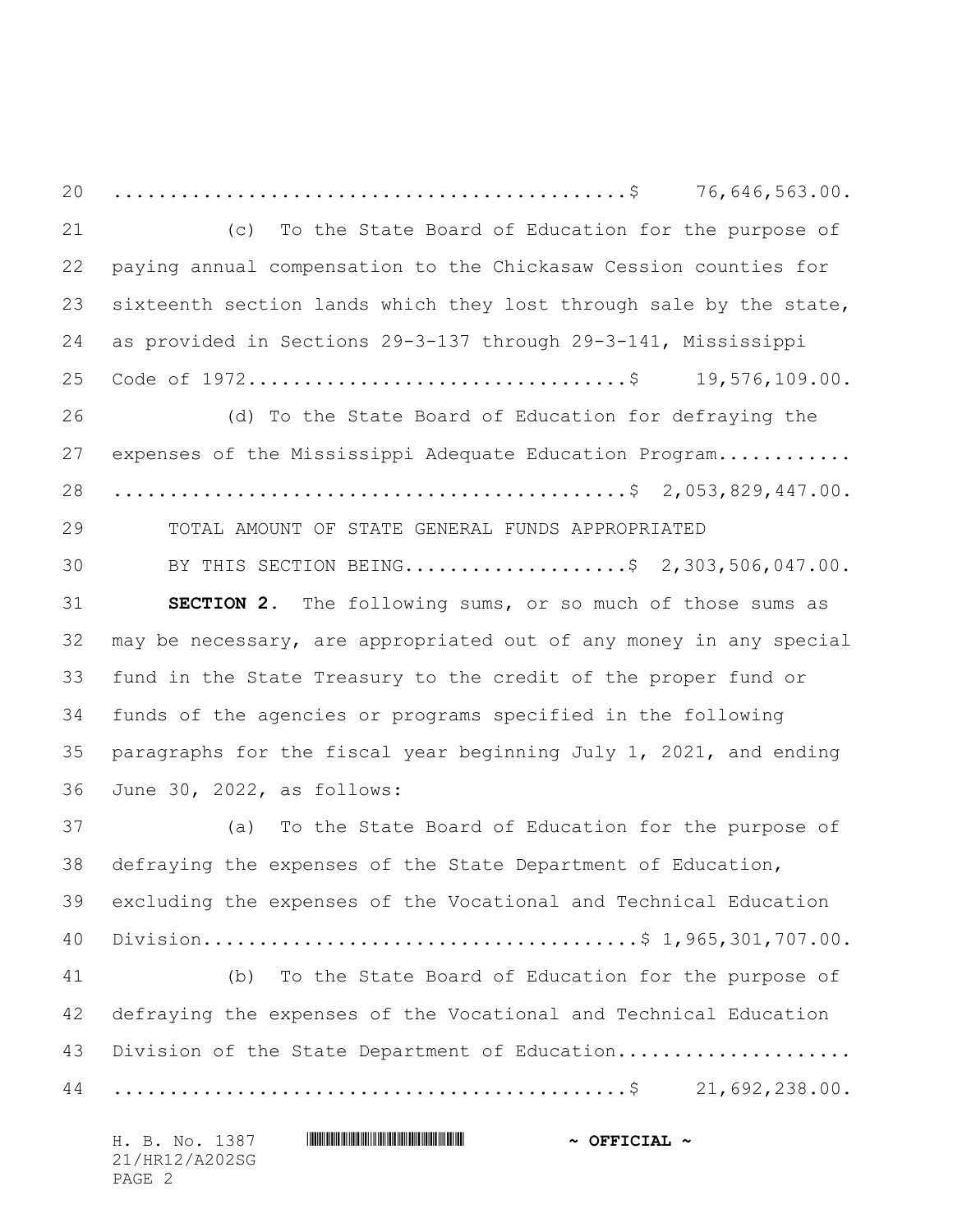(c) To the State Board of Education for the purpose of defraying the expenses of the Mississippi Adequate Education Program.......................................\$ 245,112,197.00. TOTAL AMOUNT OF SPECIAL FUNDS APPROPRIATED 49 BY THIS SECTION BEING.....................\$ 2,232,106,142.00. **SECTION 3.** Of the funds appropriated in Section 2, One Hundred Twenty-six Thousand Four Hundred Seventy-two Dollars (\$126,472.00), or so much of that sum as may be necessary, is appropriated out of any money in the State Treasury to the credit of the Health Care Expendable Fund to the State Department of Education for the purpose of defraying the expenses of the department for the Mississippi Eye Screening Program for providing vision safety services. **SECTION 4.** Of the funds appropriated in Section 2, the following sums, or so much of those sums as may be necessary, are derived out of any money in the State Treasury to the credit of the Education Enhancement Fund pursuant to Sections 27-65-75 and 27-67-31, Mississippi Code of 1972, as follows: (a) To the State Department of Education, excluding the expenses of the Vocational and Technical Education Division, for the following purposes: Literacy Initiative and Assessment............\$ 6,805,774.00 Educable Child................................\$ 7,000,000.00 Grants to school districts for capital facilities and buses.............\$ 16,000,000.00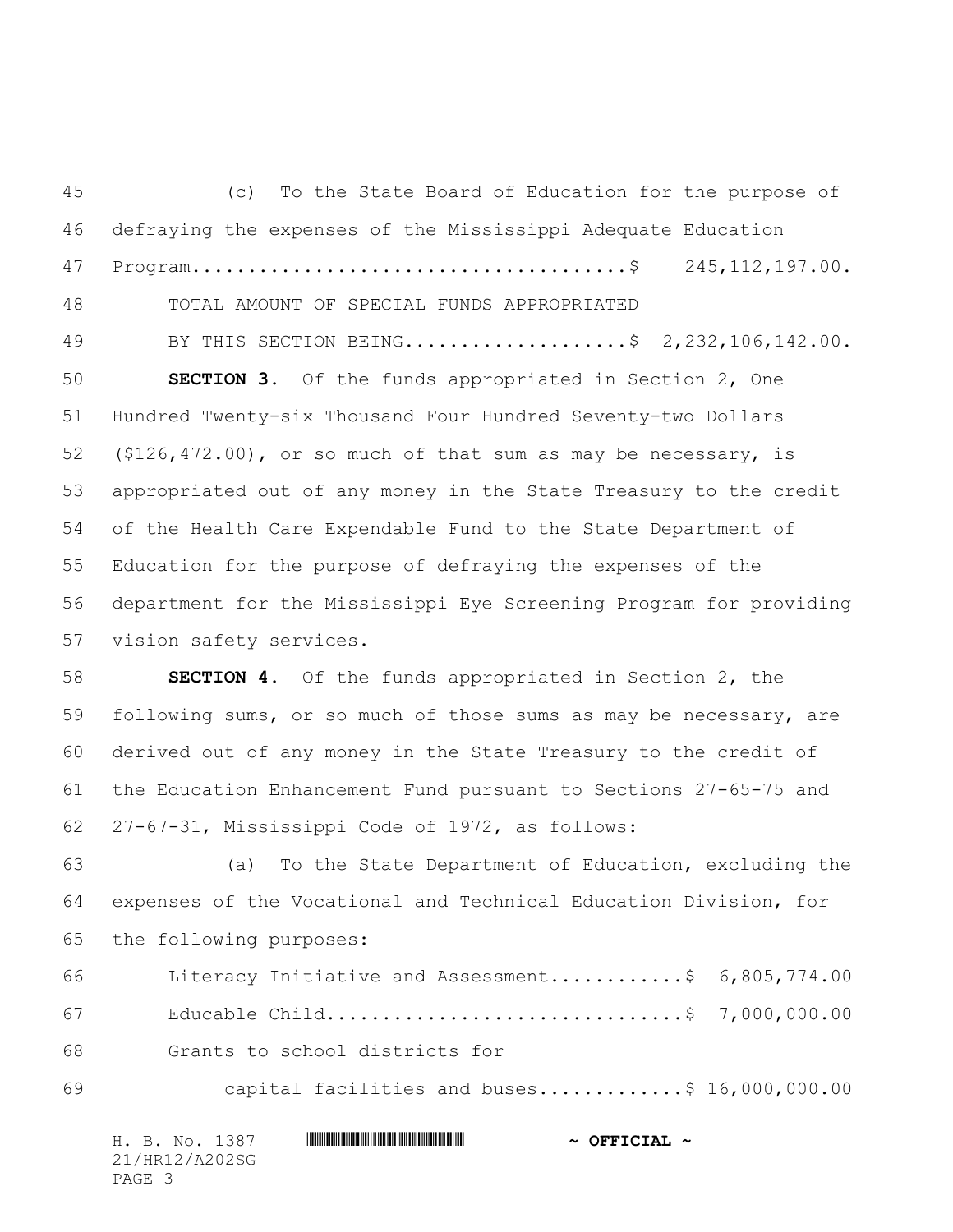| 70 | Instructional materials\$ 20,000,000.00                     |              |
|----|-------------------------------------------------------------|--------------|
| 71 | Students with Special Needs\$ 1,800,000.00                  |              |
| 72 | Implementing Performance-Based Data                         |              |
| 73 | Collection and Accreditation                                |              |
| 74 |                                                             | 274,937.00   |
| 75 |                                                             |              |
| 76 | Mississippi School for Math and                             |              |
| 77 |                                                             | 125,000.00   |
| 78 | Mississippi School for Fine Arts. \$                        | 125,000.00   |
| 79 | Early Learning Collaboratives\$                             | 8,210,526.00 |
| 80 | Early Learning Coaches\$                                    | 1,500,000.00 |
| 81 |                                                             | 5,000,000.00 |
| 82 | WorkKeys, Advanced Placement, dual                          |              |
| 83 | credit, International Baccalaureate,                        |              |
| 84 | Cambridge, diploma                                          |              |
| 85 | endorsements\$                                              | 1,000,000.00 |
| 86 | Mississippi Student Information                             |              |
| 87 | System\$ 7,649,540.00                                       |              |
| 88 | Vocational Technical Grants\$                               | 1,000,000.00 |
| 89 | Mississippi School for the Deaf                             |              |
| 90 | and Blind\$ 1,207,037.00                                    |              |
| 91 |                                                             |              |
| 92 | To the State Department of Education to defray the<br>(b)   |              |
| 93 | expenses of the Vocational and Technical Education Division |              |
| 94 |                                                             |              |
|    |                                                             |              |

| H. B. No. 1387 | $\sim$ OFFICIAL $\sim$ |
|----------------|------------------------|
| 21/HR12/A202SG |                        |
| PAGE 4         |                        |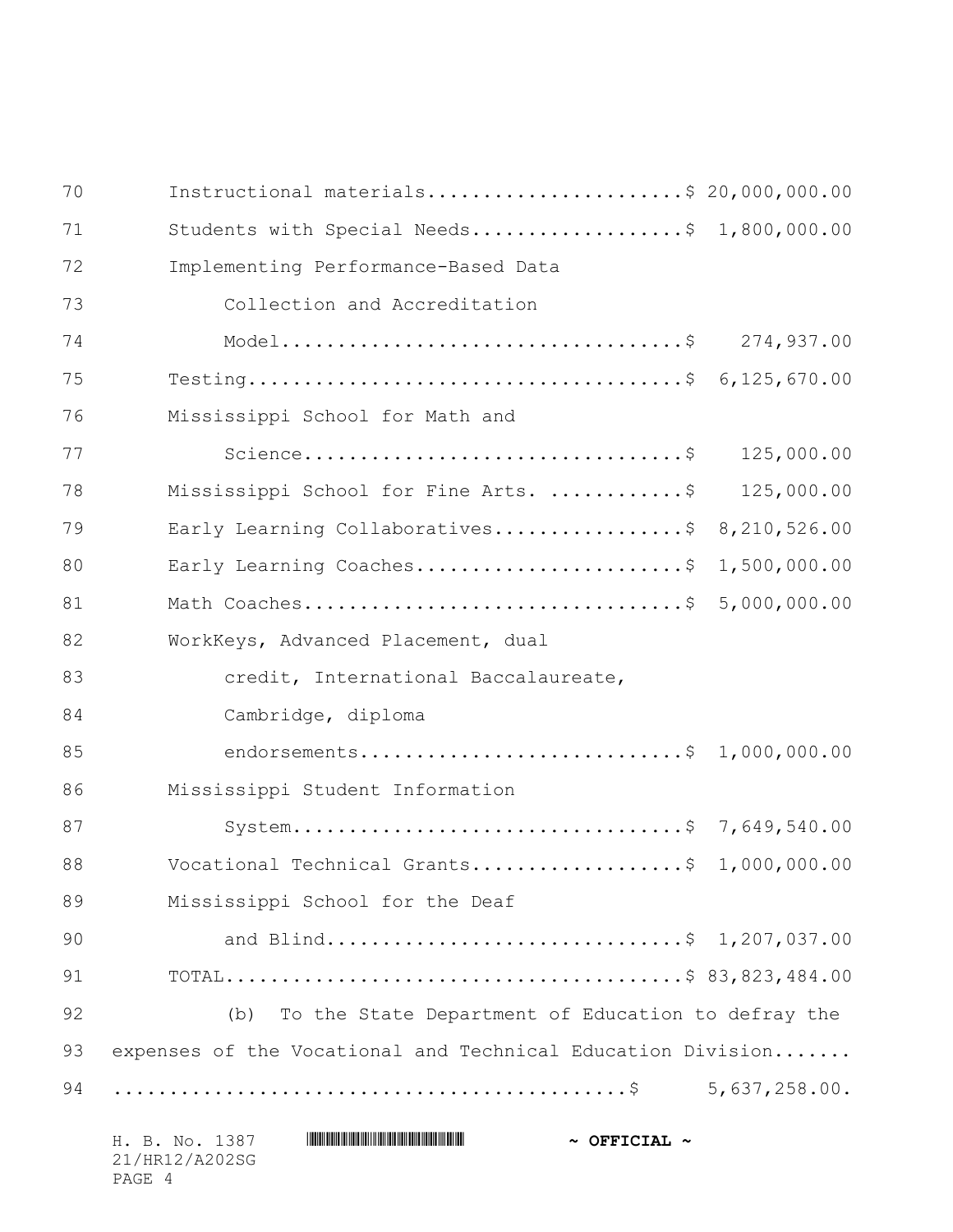(c) To the State Department of Education to provide 96 funding for the Mississippi Adequate Education Program........... ..............................................\$ 225,112,197.00. **SECTION 5.** Of the funds appropriated in this act, the following positions are authorized for the State Department of Education, excluding the expenses of the Vocational and Technical Education Division: 102 AUTHORIZED POSITIONS: Permanent: Full Time............. 314 Part Time............. 3 Time-Limited: Full Time............. 162 Part Time............. 0 With the funds herein appropriated, it shall be the agency's responsibility to make certain that funds required to be appropriated for "Personal Services" for Fiscal Year 2023 do not exceed Fiscal Year 2022 funds appropriated for that purpose unless programs or positions are added to the agency's Fiscal Year 2022 budget by the Mississippi Legislature. Based on data provided by the Legislative Budget Office, the State Personnel Board shall determine and publish the projected annual cost to fully fund all appropriated positions in compliance with the provisions of this act. Absent a special situation or circumstance approved by the State Personnel Board, or unless otherwise authorized by this act, no state agency shall take any action to promote or otherwise award salary increases through reallocation or realignment. If

21/HR12/A202SG PAGE 5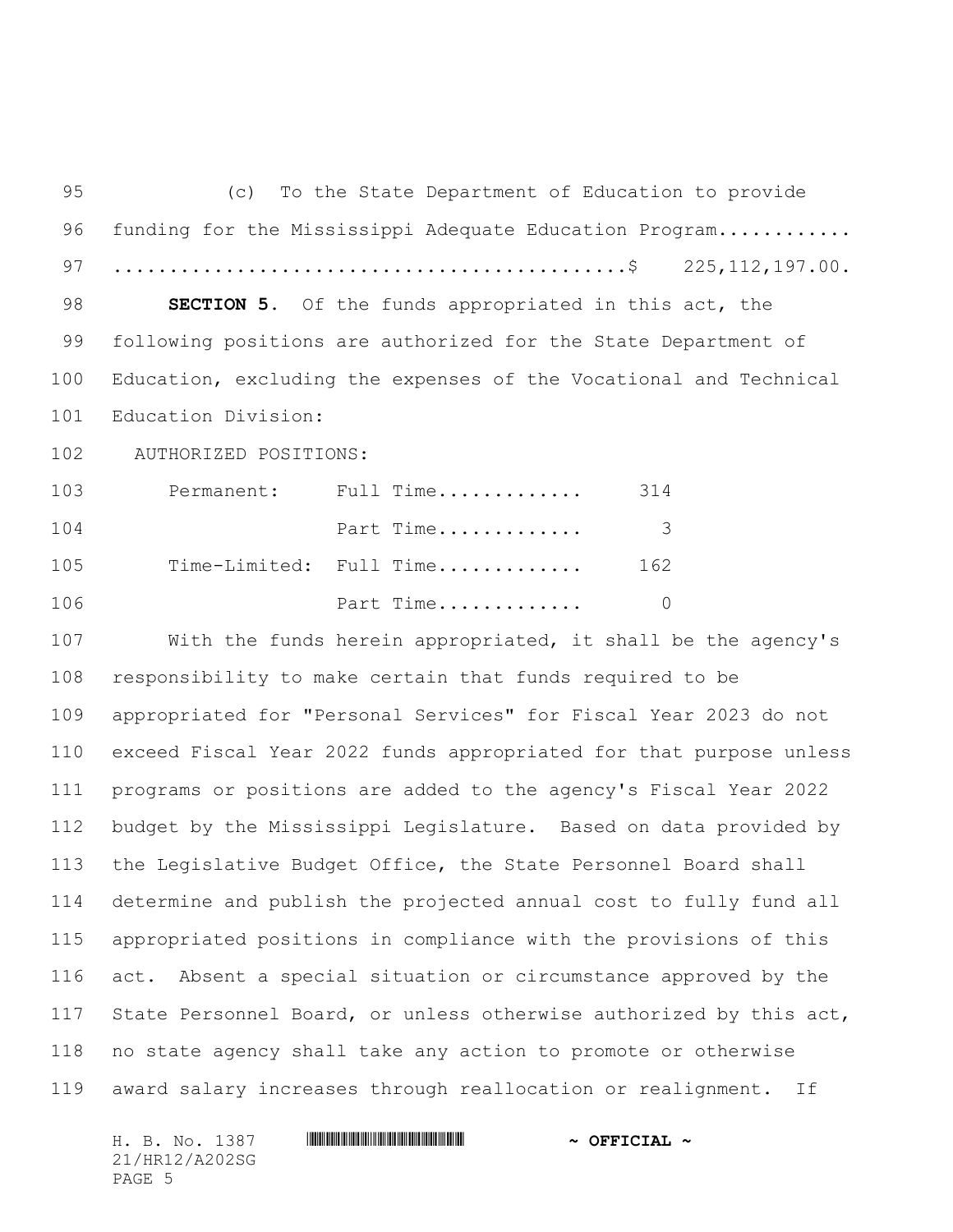the State Personnel Board determines a special situation or circumstance exists and approves an action, then the agency and the State Personnel Board shall provide a monthly report of each action approved by the State Personnel Board to the chairmen of the Accountability, Efficiency and Transparency Committees of the Senate and House of Representatives and the chairmen of the Appropriations Committees of the Senate and House of Representatives. It shall be the responsibility of the agency head to ensure that no single personnel action increases this projected annual cost and/or the Fiscal Year 2022 appropriations for "Personal Services" when annualized, with the exception of escalated funds and the award of benchmarks. If, at the time the 132 agency takes any action to change "Personal Services," the State Personnel Board determines that the agency has taken an action which would cause the agency to exceed this projected annual cost or the Fiscal Year 2022 "Personal Services" appropriated level, when annualized, then only those actions which reduce the projected annual cost and/or the appropriation requirement will be processed by the State Personnel Board until such time as the 139 requirements of this provision are met.

 Any transfers or escalations shall be made in accordance with the terms, conditions and procedures established by law or allowable under the terms set forth within this act. The State Personnel Board shall not escalate positions without written approval from the Department of Finance and Administration. The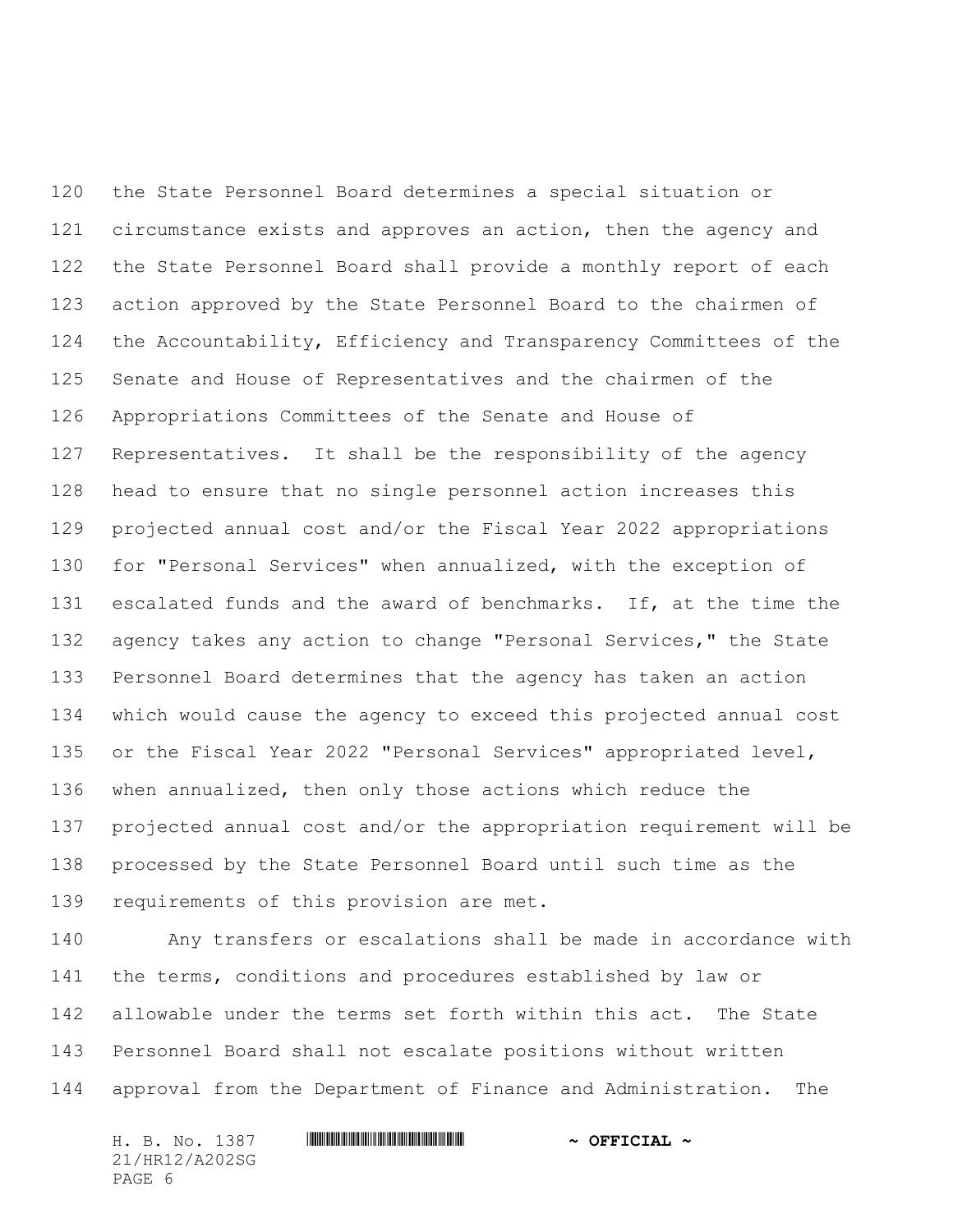Department of Finance and Administration shall not provide written approval to escalate any funds for salaries and/or positions without proof of availability of new or additional funds above the appropriated level.

 No general funds authorized to be expended herein shall be used to replace federal funds and/or other special funds which are being used for salaries authorized under the provisions of this act and which are withdrawn and no longer available.

 None of the funds herein appropriated shall be used in violation of Internal Revenue Service's Publication 15-A relating to the reporting of income paid to contract employees, as interpreted by the Office of the State Auditor.

 Funds have been appropriated herein for the purpose of implementation and funding Project SEC2 of the Colonel Guy Groff State Variable Compensation Plan beginning January 1, 2022, and ending June 30, 2022. It shall be the agency's responsibility to make certain that each person, excluding executive directors, agency heads, and elected judges, shall receive no more than a 3% annual increase in salary which shall not exceed the market rate established by the State Personnel Board pursuant to the Colonel Guy Groff State Variable Compensation Plan for each classification.

 **SECTION 6.** In compliance with the "Mississippi Performance Budget and Strategic Planning Act of 1994," it is the intent of the Legislature that the funds provided in this act shall be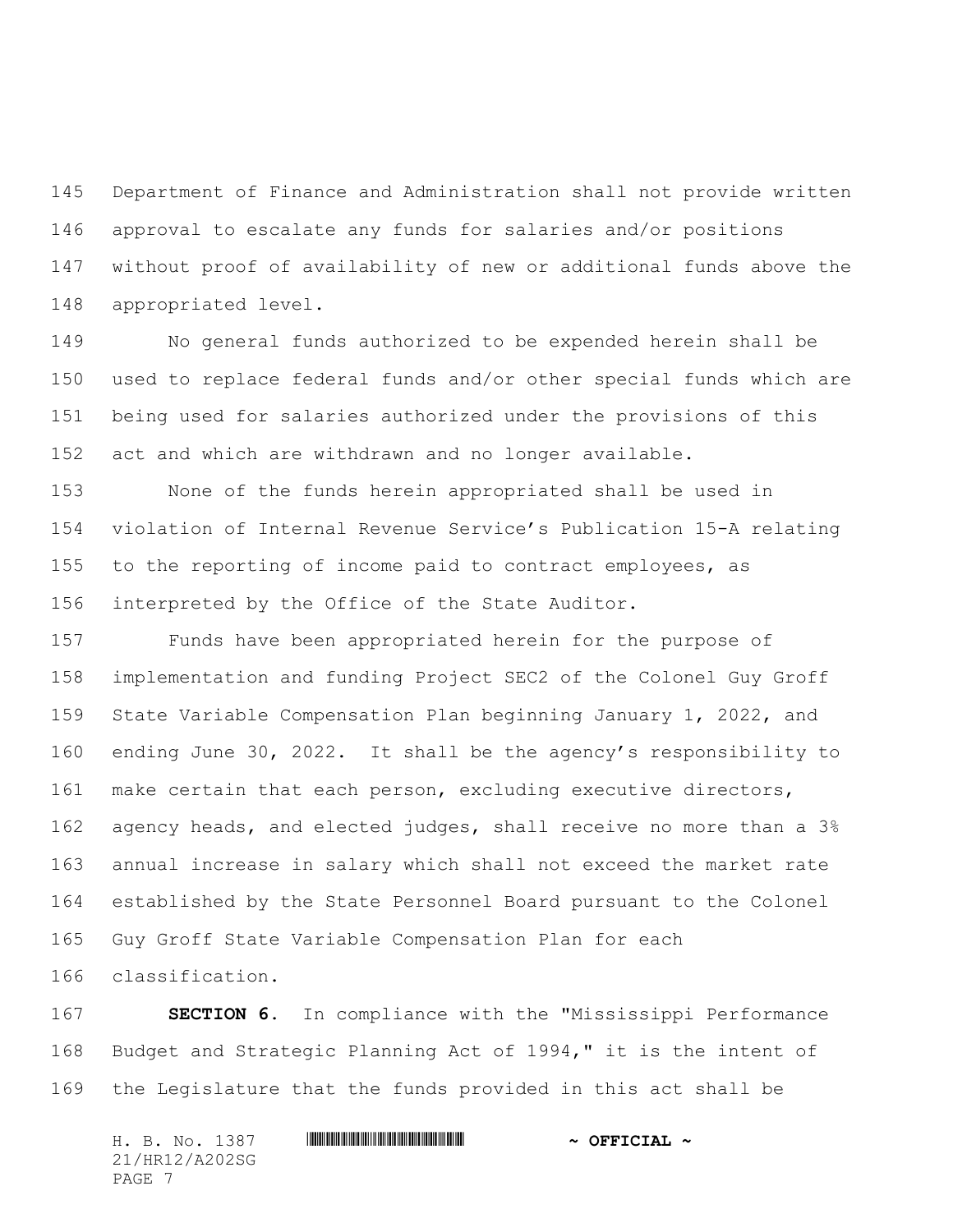utilized in the most efficient and effective manner possible to achieve the intended mission of the State Department of Education, excluding the expenses of the Vocational and Technical Education Division. Based on the funding authorized, this agency shall make every effort to attain the targeted performance measures provided below:

H. B. No. 1387 \*HR12/A202SG\* **~ OFFICIAL ~** FY2022 177 Performance Measures Tames And the Control of the Control of the Control of the Control of the Control of Target Special Education Special Education teachers (FTE) (Number of) 6,188 180 Gifted Education teachers (Number of) 805 Increase percentage of children with disabilities in general education early childhood programs while decreasing the percentage in self-contained special education early childhood classrooms (%) 76.00 General Administration Total Dollars Spent on General Administration (\$) 26,532,257.00 Total Budget Spent on General Administration (%) 18.58 Create a public-facing data system for all stakeholders (%) 100.00 Create a user-friendly website for the public and school districts to access

| H. B. No. 1387 | $\sim$ OFFICIAL |
|----------------|-----------------|
| 21/HR12/A202SG |                 |
| PAGE 8         |                 |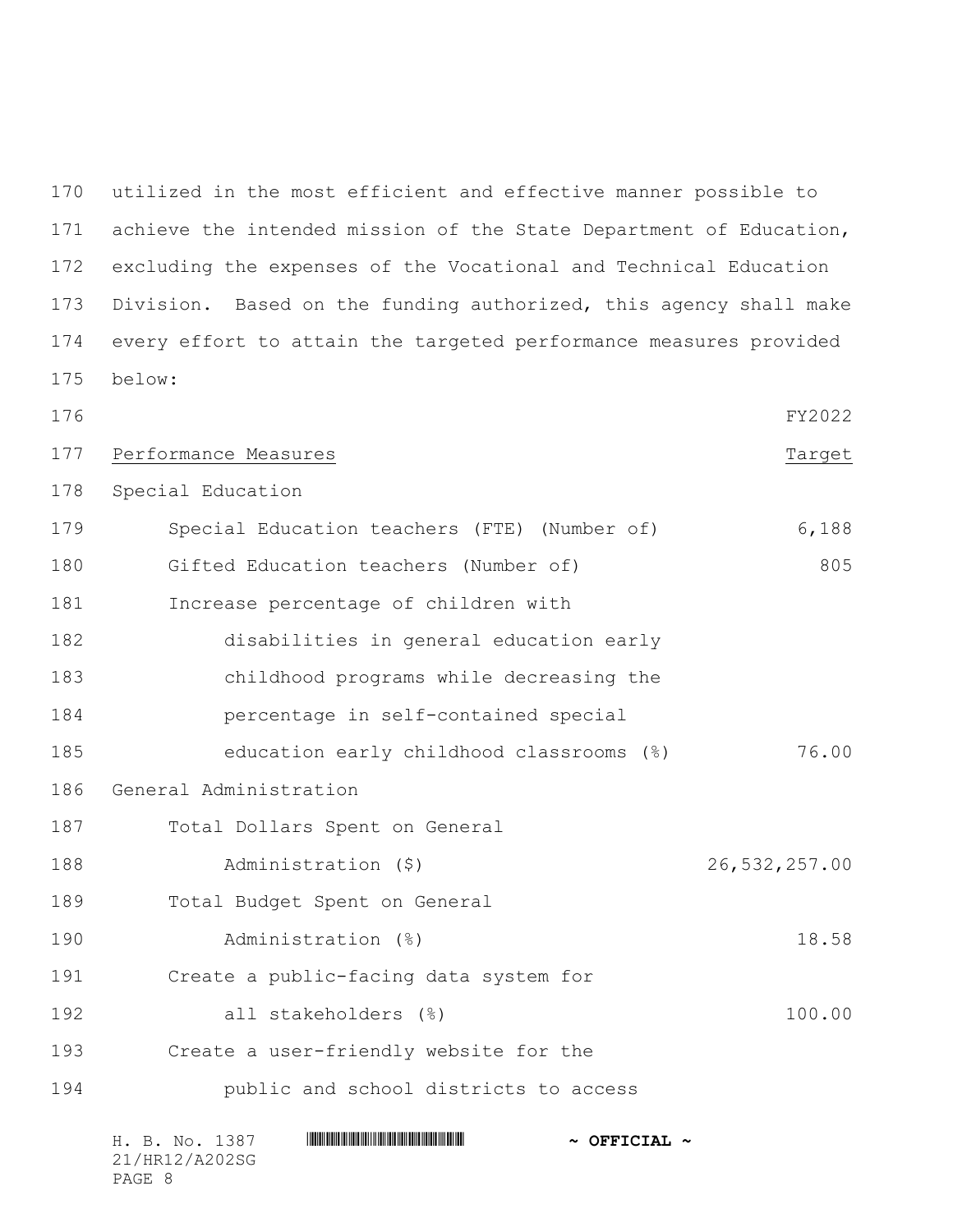| 195 | data to make decisions (%)                                 | 100.00 |
|-----|------------------------------------------------------------|--------|
| 196 | Create a roadmap to improve the                            |        |
| 197 | Mississippi Student Information System                     |        |
| 198 | $(\frac{6}{6})$                                            | 100.00 |
| 199 | Publish research results to support                        |        |
| 200 | improved student outcomes and teacher                      |        |
| 201 | effectiveness (Number of)                                  | 9      |
| 202 | Graduation & Career Readiness                              |        |
| 203 | Increase the percentage of students                        |        |
| 204 | graduating from high school ready for                      |        |
| 205 | college or career in each subgroup (%)                     | 86.43  |
| 206 | Early Childhood Education                                  |        |
| 207 | Increase percentage of kindergarten                        |        |
| 208 | students achieving end-of-year target                      |        |
| 209 | score on Kindergarten Readiness                            |        |
| 210 | post-test (%)                                              | 68.88  |
| 211 | Increase the percentage of Early                           |        |
| 212 | Learning Collaborative sites meeting                       |        |
| 213 | required rate of readiness (%)                             | 95.00  |
| 214 | Increase number of students enrolled in                    |        |
| 215 | Title I or locally funded pre-K classes                    |        |
| 216 | (Number of)                                                | 8,022  |
| 217 | Teacher Tng & Professional Dev                             |        |
| 218 | Increase the percentage of districts                       |        |
| 219 | reporting Professional Growth System                       |        |
|     | H. B. No. 1387<br>$\sim$ OFFICIAL $\sim$<br>21/HR12/A202SG |        |

PAGE 9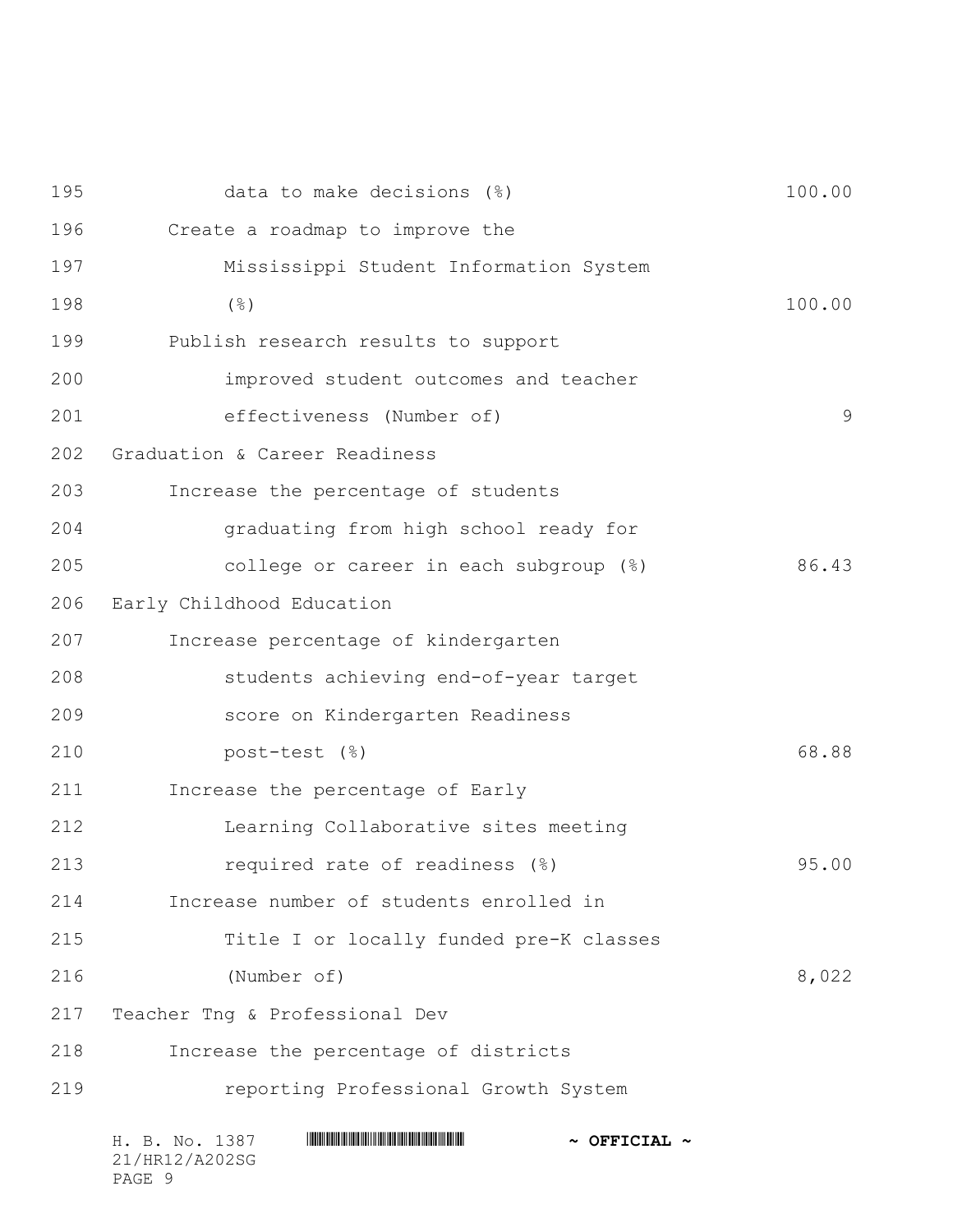| 51.08<br>25.00<br>24.00 |
|-------------------------|
|                         |
|                         |
|                         |
|                         |
|                         |
|                         |
|                         |
|                         |
|                         |
|                         |
|                         |
|                         |
| 80.00                   |
|                         |
|                         |
|                         |
|                         |
|                         |
| 37.00                   |
|                         |
|                         |

| H. B. No. 1387 | $\sim$ OFFICIAL $\sim$ |
|----------------|------------------------|
| 21/HR12/A202SG |                        |
| PAGE 10        |                        |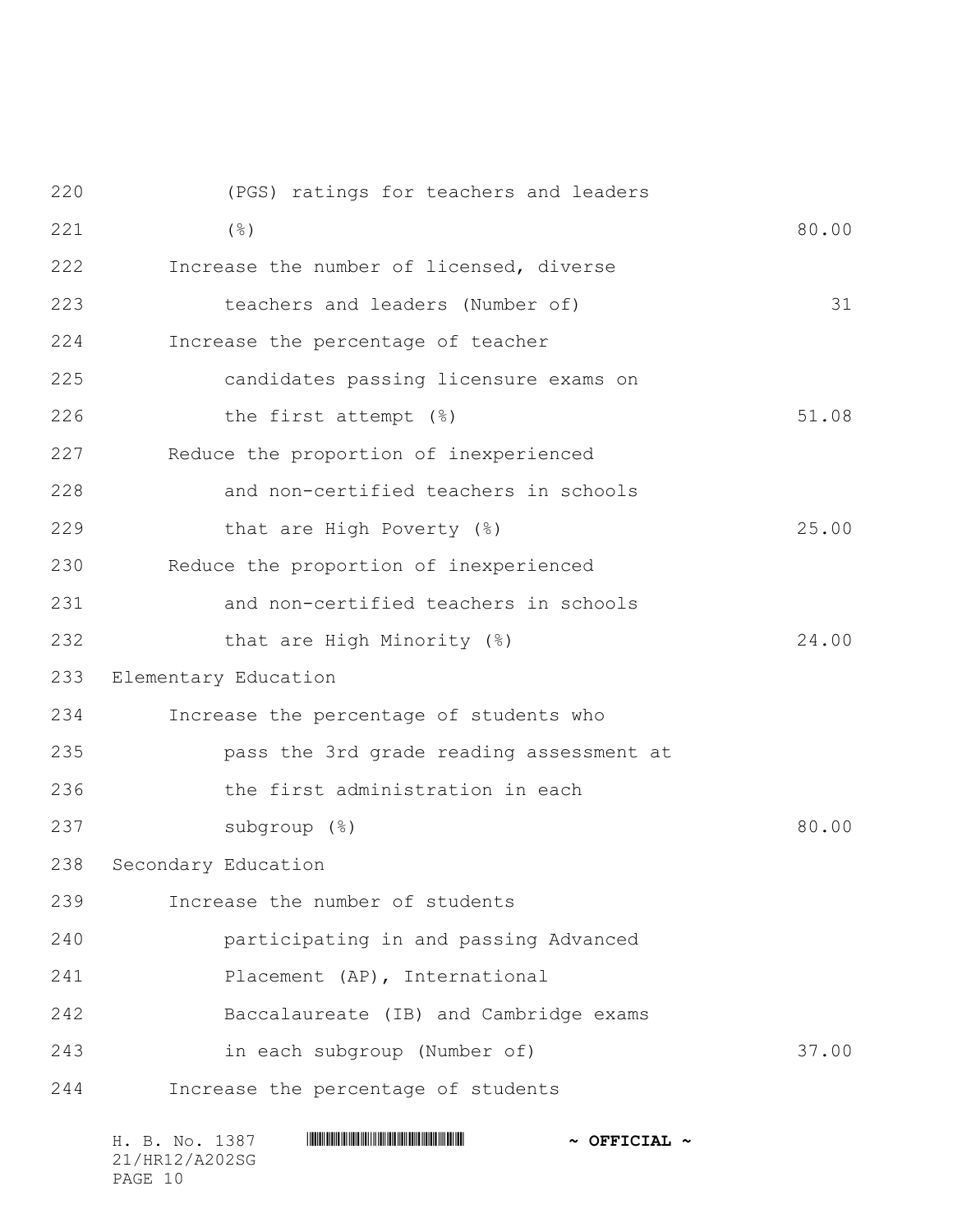| 245 | ready for college as measured by meeting |       |
|-----|------------------------------------------|-------|
| 246 | ACT benchmarks in each content area      |       |
| 247 | (public school class data, grade 11)     |       |
| 248 | (Number of)                              | 11.00 |
| 249 | Assessment & Development                 |       |
| 250 | Increase the percentage of students      |       |
| 251 | proficient (levels 4 and 5) on statewide |       |
| 252 | assessments (grades 3-8 and high school  |       |
| 253 | composite) in each subgroup              | 50.07 |
| 254 | Decrease the percentage of students      |       |
| 255 | scoring levels 1-3 on statewide          |       |
| 256 | assessments in each subgroup             | 49.93 |
| 257 | Increase percentage of pre-kindergarten  |       |
| 258 | students in public schools attaining     |       |
| 259 | kindergarten readiness on the pre-K      |       |
| 260 | end-of-year assessment                   | 72.00 |
| 261 | School Performance                       |       |
| 262 | Increase the percentage of schools rated |       |
| 263 | "C" or higher                            | 77.00 |
| 264 | Increase the percentage of districts     |       |
| 265 | rated "C" or higher                      | 72.90 |
| 266 | Increase the percentage of students      |       |
| 267 | demonstrating growth on statewide ELA    |       |
| 268 | assessments in each subgroup             | 65.63 |
| 269 | Increase the percentage of students      |       |
|     |                                          |       |

| H. B. No. 1387 | $\sim$ OFFICIAL $\sim$ |
|----------------|------------------------|
| 21/HR12/A202SG |                        |
| PAGE 11        |                        |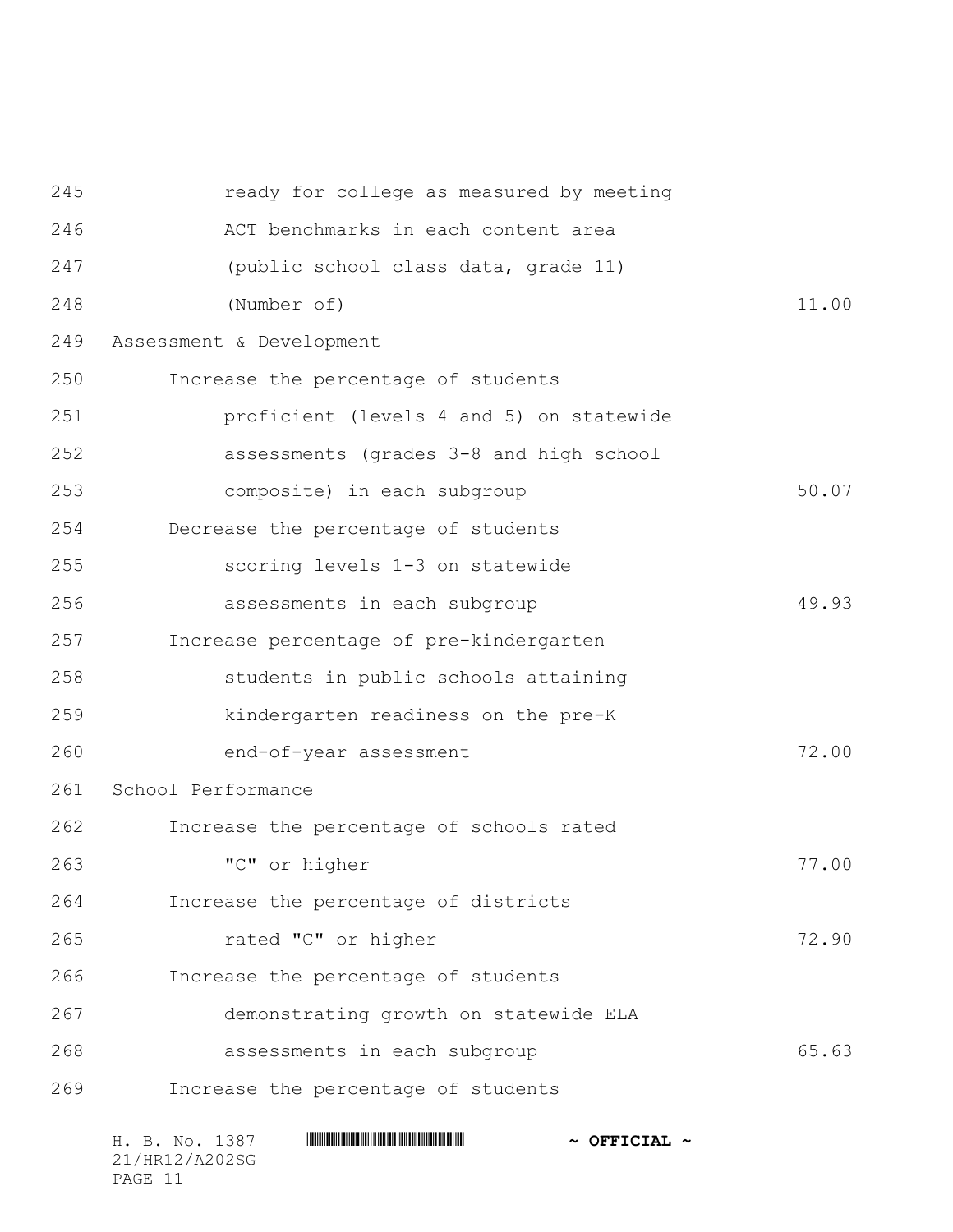| 270 | demonstrating growth on statewide Math   |        |
|-----|------------------------------------------|--------|
| 271 | assessments in each subgroup             | 64.43  |
| 272 | Increase the percentage of students      |        |
| 273 | participating in dual credit in each     |        |
| 274 | subgroup                                 | 50.00  |
| 275 | Increase the percentage of students      |        |
| 276 | passing dual credit in each subgroup     | 98.00  |
| 277 | Increase the growth of D and F districts |        |
| 278 | demonstrating growth, by improving the   |        |
| 279 | letter grade and/or increasing the       |        |
| 280 | number of points within a letter grade   | 76.00  |
| 281 | Increase the growth of D and F schools   |        |
| 282 | demonstrating growth, by improving the   |        |
| 283 | letter grade and/or increasing the       |        |
| 284 | number of points within a letter grade   | 70.00  |
| 285 | Increase the growth of Districts of      |        |
| 286 | Transformation by improving the letter   |        |
| 287 | grade and/or increasing the number of    |        |
| 288 | points within a letter grade             | 100.00 |
| 289 | Increase the growth of schools under     |        |
| 290 | Districts of Transformation by improving |        |
| 291 | the letter grade and/or increasing the   |        |
| 292 | number of points within a letter grade   | 100.00 |
| 293 | Decrease the number of high schools      |        |
| 294 | rated D or F                             | 55     |
|     |                                          |        |

| H. B. No. 1387 | $\sim$ OFFICIAL $\sim$ |
|----------------|------------------------|
| 21/HR12/A202SG |                        |
| PAGE 12        |                        |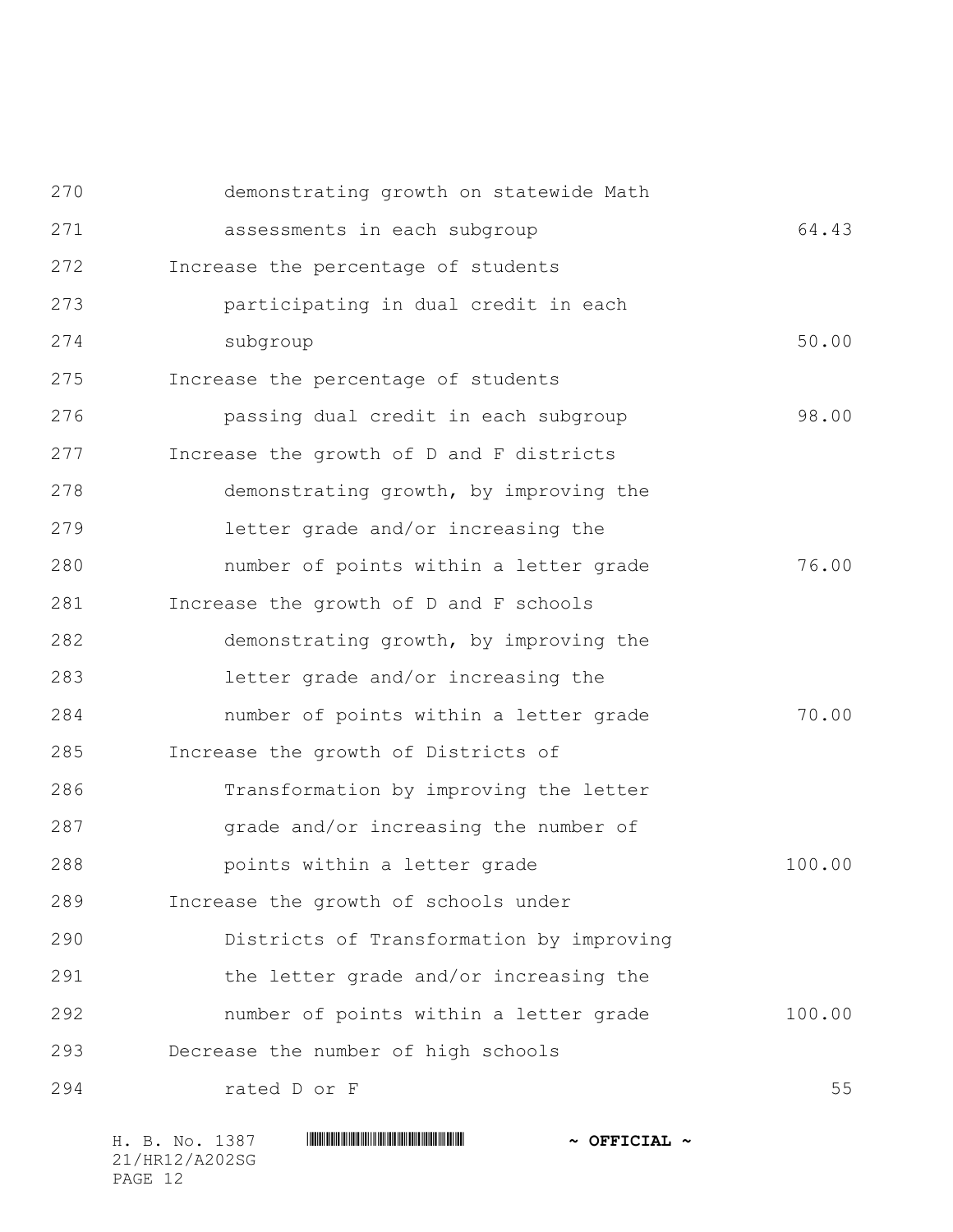A reporting of the degree to which the performance targets set above have been or are being achieved shall be provided in the agency's budget request submitted to the Joint Legislative Budget Committee for Fiscal Year 2023.

 **SECTION 7.** No school district shall expend any funds, received under the School Ad Valorem Reduction Grant, unless such school district has specifically identified the amount of the grant within the published budget as required by Section 37-61-9, Mississippi Code of 1972. The published budget shall include the following statement: "Ad Valorem taxes will be \$\_\_\_\_\_\_\_\_ less as a result of the Ad Valorem Reduction Grants enacted by the Mississippi Legislature in 1992."

 **SECTION 8.** Of the funds appropriated in Section 2, funds in the amount of One Million Dollars (\$1,000,000.00) shall come from income derived from the principal of the Education Improvement Trust Fund created by Section 206A, Mississippi Constitution of 1890, and One Million Dollars (\$1,000,000.00) shall be used for the School for Math and Science.

 **SECTION 9.** Of the funds appropriated under the provisions of this act, the following positions are authorized for the Vocational and Technical Education Division of the State Department of Education:

317 AUTHORIZED POSITIONS:

| 318 | Permanent: | Full Time |  |
|-----|------------|-----------|--|
| 319 |            | Part Time |  |

H. B. No. 1387 **HRING CONSERVERSE AND ALL AND AZO CONSERVERSE AND AZON CONSERVERSE AND AZON CONSERVERSE AND A** 21/HR12/A202SG PAGE 13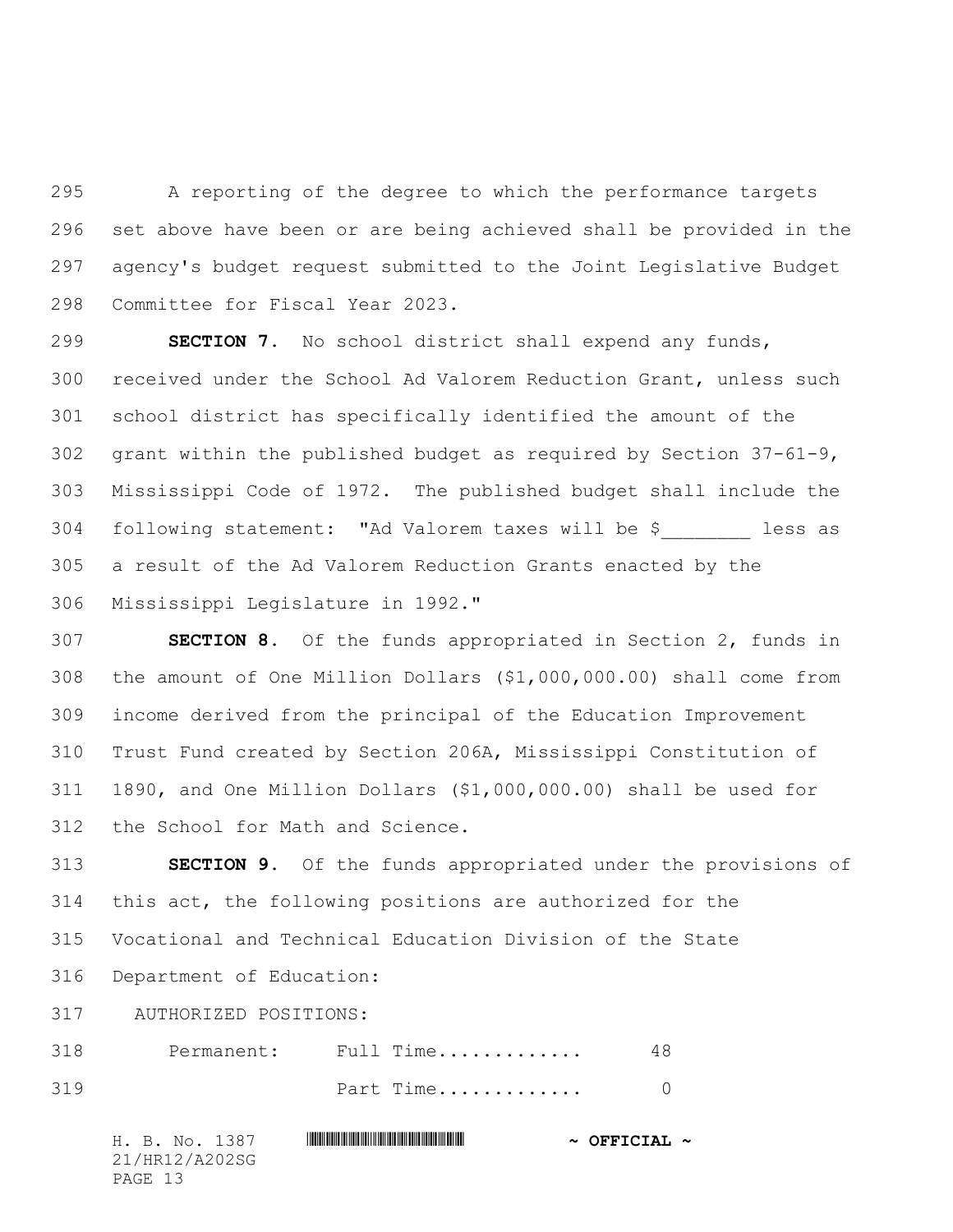Time-Limited: Full Time............. 5 **Part Time.............** 0

 With the funds herein appropriated, it shall be the agency's responsibility to make certain that funds required to be appropriated for "Personal Services" for Fiscal Year 2023 do not exceed Fiscal Year 2022 funds appropriated for that purpose unless programs or positions are added to the agency's Fiscal Year 2022 budget by the Mississippi Legislature. Based on data provided by the Legislative Budget Office, the State Personnel Board shall determine and publish the projected annual cost to fully fund all appropriated positions in compliance with the provisions of this act. Absent a special situation or circumstance approved by the State Personnel Board, or unless otherwise authorized by this act, no state agency shall take any action to promote or otherwise award salary increases through reallocation or realignment. If the State Personnel Board determines a special situation or circumstance exists and approves an action, then the agency and the State Personnel Board shall provide a monthly report of each action approved by the State Personnel Board to the chairmen of the Accountability, Efficiency and Transparency Committees of the Senate and House of Representatives and the chairmen of the Appropriations Committees of the Senate and House of Representatives. It shall be the responsibility of the agency head to ensure that no single personnel action increases this projected annual cost and/or the Fiscal Year 2022 appropriations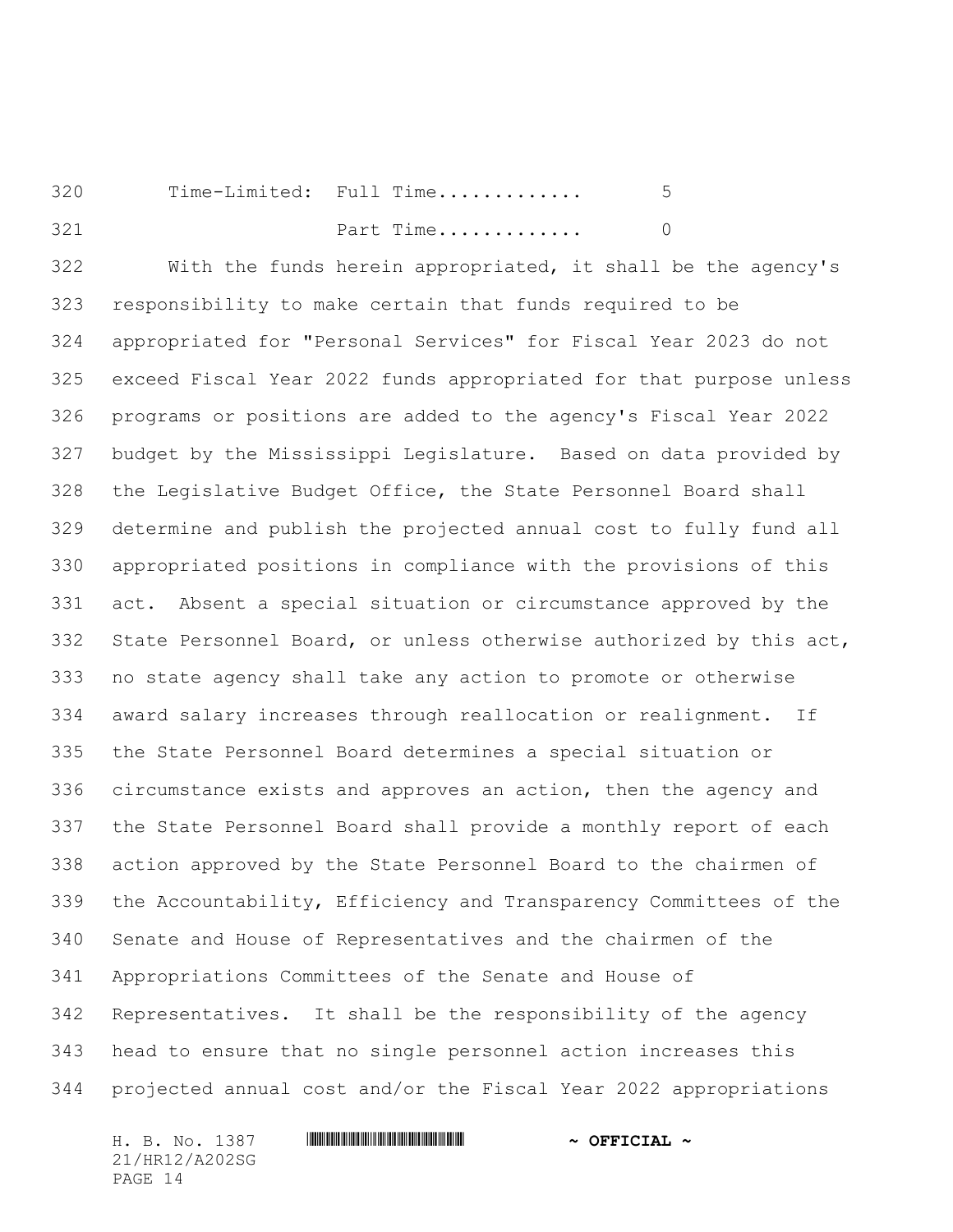for "Personal Services" when annualized, with the exception of escalated funds and the award of benchmarks. If, at the time the agency takes any action to change "Personal Services," the State Personnel Board determines that the agency has taken an action which would cause the agency to exceed this projected annual cost or the Fiscal Year 2022 "Personal Services" appropriated level, when annualized, then only those actions which reduce the projected annual cost and/or the appropriation requirement will be processed by the State Personnel Board until such time as the requirements of this provision are met.

 Any transfers or escalations shall be made in accordance with the terms, conditions and procedures established by law or allowable under the terms set forth within this act. The State Personnel Board shall not escalate positions without written approval from the Department of Finance and Administration. The Department of Finance and Administration shall not provide written approval to escalate any funds for salaries and/or positions without proof of availability of new or additional funds above the appropriated level.

 No general funds authorized to be expended herein shall be used to replace federal funds and/or other special funds which are being used for salaries authorized under the provisions of this act and which are withdrawn and no longer available.

 None of the funds herein appropriated shall be used in violation of Internal Revenue Service's Publication 15-A relating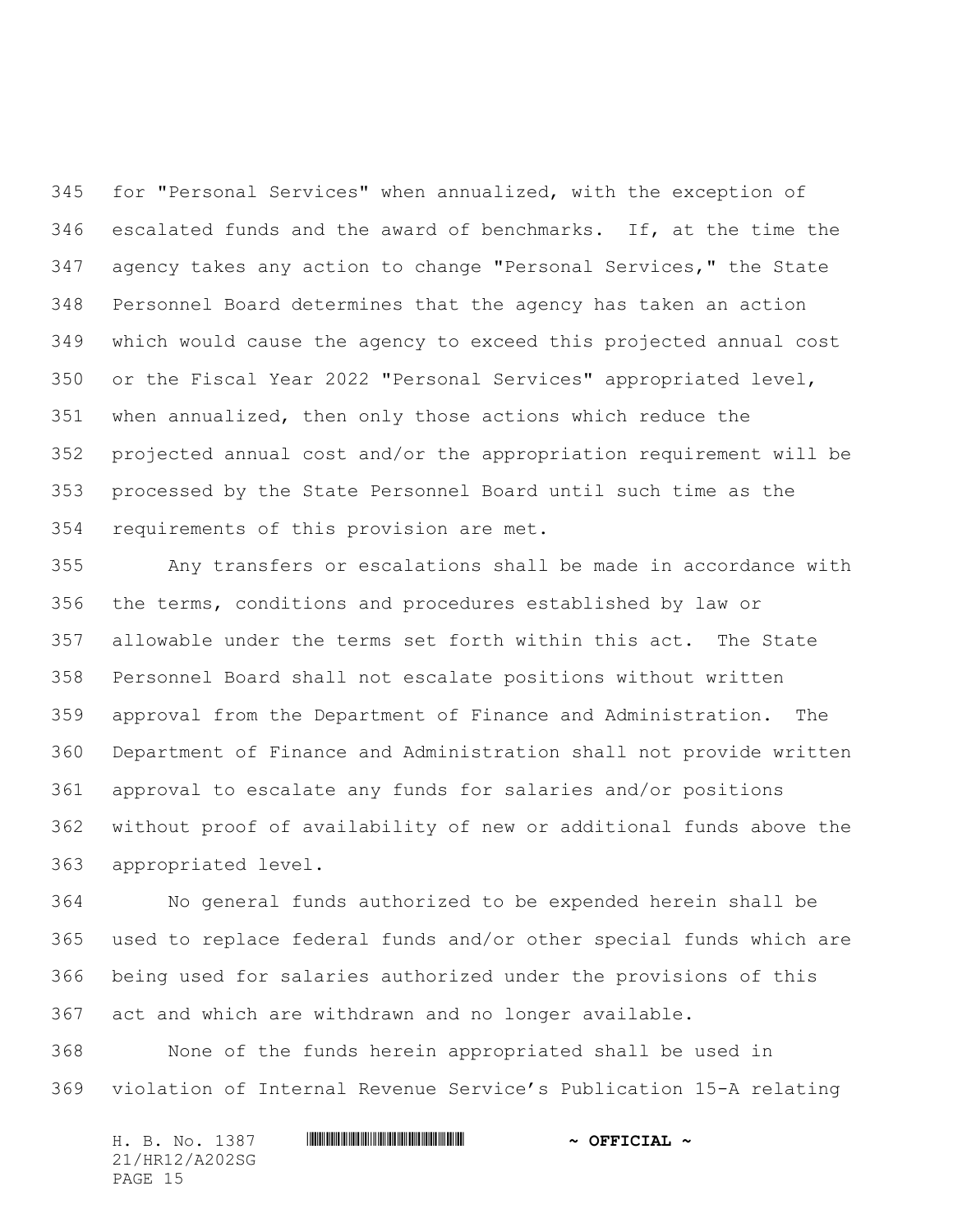to the reporting of income paid to contract employees, as interpreted by the Office of the State Auditor.

 Funds have been appropriated herein for the purpose of implementation and funding Project SEC2 of the Colonel Guy Groff State Variable Compensation Plan beginning January 1, 2022, and ending June 30, 2022. It shall be the agency's responsibility to make certain that each person, excluding executive directors, agency heads, and elected judges, shall receive no more than a 3% annual increase in salary which shall not exceed the market rate established by the State Personnel Board pursuant to the Colonel Guy Groff State Variable Compensation Plan for each classification.

 **SECTION 10.** Of the funds appropriated in this act, an amount not to exceed Two Hundred Twenty-nine Thousand Six Hundred Eighty-four Dollars (\$229,684.00) is authorized for the support of vocational and technical education programs as authorized in Section 37-31-13, Mississippi Code of 1972, for a period in excess of ten (10) months in a calendar year.

 **SECTION 11.** It is the intention of the Legislature that the Vocational and Technical Education Division of the State Department of Education shall, with the funds appropriated in Section 1, transfer no more than Seventy-five Thousand Dollars (\$75,000.00) to the Mississippi Soil and Water Conservation Commission for the purpose of providing matching funds to purchase soil conservation equipment.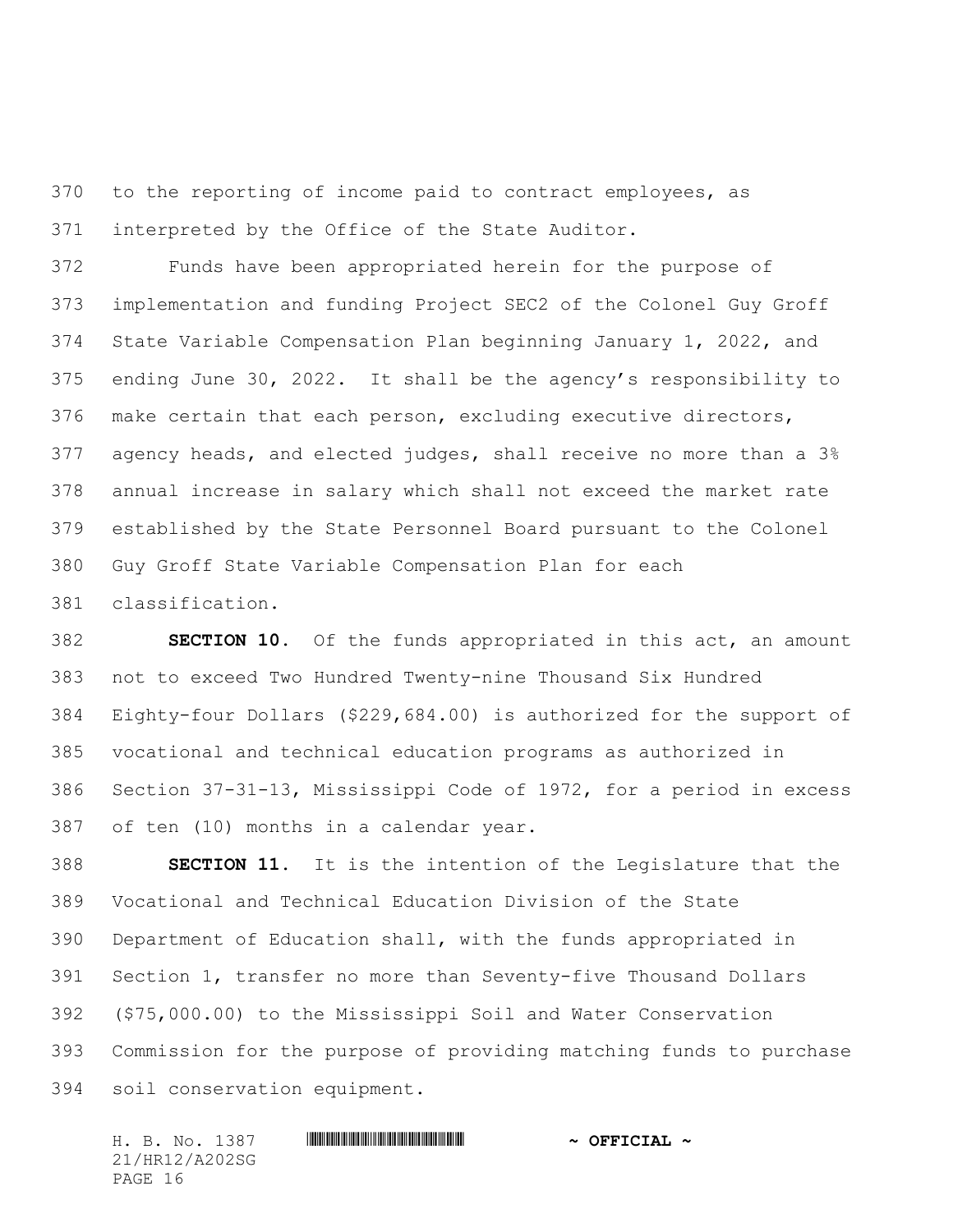**SECTION 12.** Of the funds appropriated in this act, no more than One Hundred Seventy-five Thousand Dollars (\$175,000.00) is provided for the purpose of supporting the Future Farmers of America Center.

 **SECTION 13.** The State Department of Education shall transfer the designated amounts to the appropriate entities, which shall assume full responsibility for the expenditure of these funds in accordance with state laws and accept all responsibility for any improper expenditure, for the following:

| 404 | Detention Centers\$                          | 1, 200, 000.00. |
|-----|----------------------------------------------|-----------------|
| 405 |                                              | 627,000.00.     |
| 406 |                                              | 225,000.00.     |
| 407 | Jobs for MS Graduates, Inc\$                 | 600,000.00.     |
| 408 |                                              | 600,000.00.     |
| 409 | Amplify Data Coaching\$                      | 800,000.00.     |
| 410 | Magnolia Speech School\$                     | 800,000.00.     |
| 411 |                                              | 200,000.00.     |
| 412 |                                              | 300,000.00.     |
| 413 | Teach for America\$ 1,250,000.00.            |                 |
| 414 |                                              | 200,000.00.     |
| 415 | Children's Center for Comm & Develop\$       | 734,000.00.     |
| 416 | Vision Screening Research\$                  | 225,000.00.     |
| 417 |                                              | 775,000.00.     |
| 418 |                                              | 125,000.00.     |
| 419 | Mississippi Construction Education Program\$ | 212,500.00.     |

H. B. No. 1387 **HRING CONSERVANCE AND AZOTT A CONSERVANCE A** 21/HR12/A202SG PAGE 17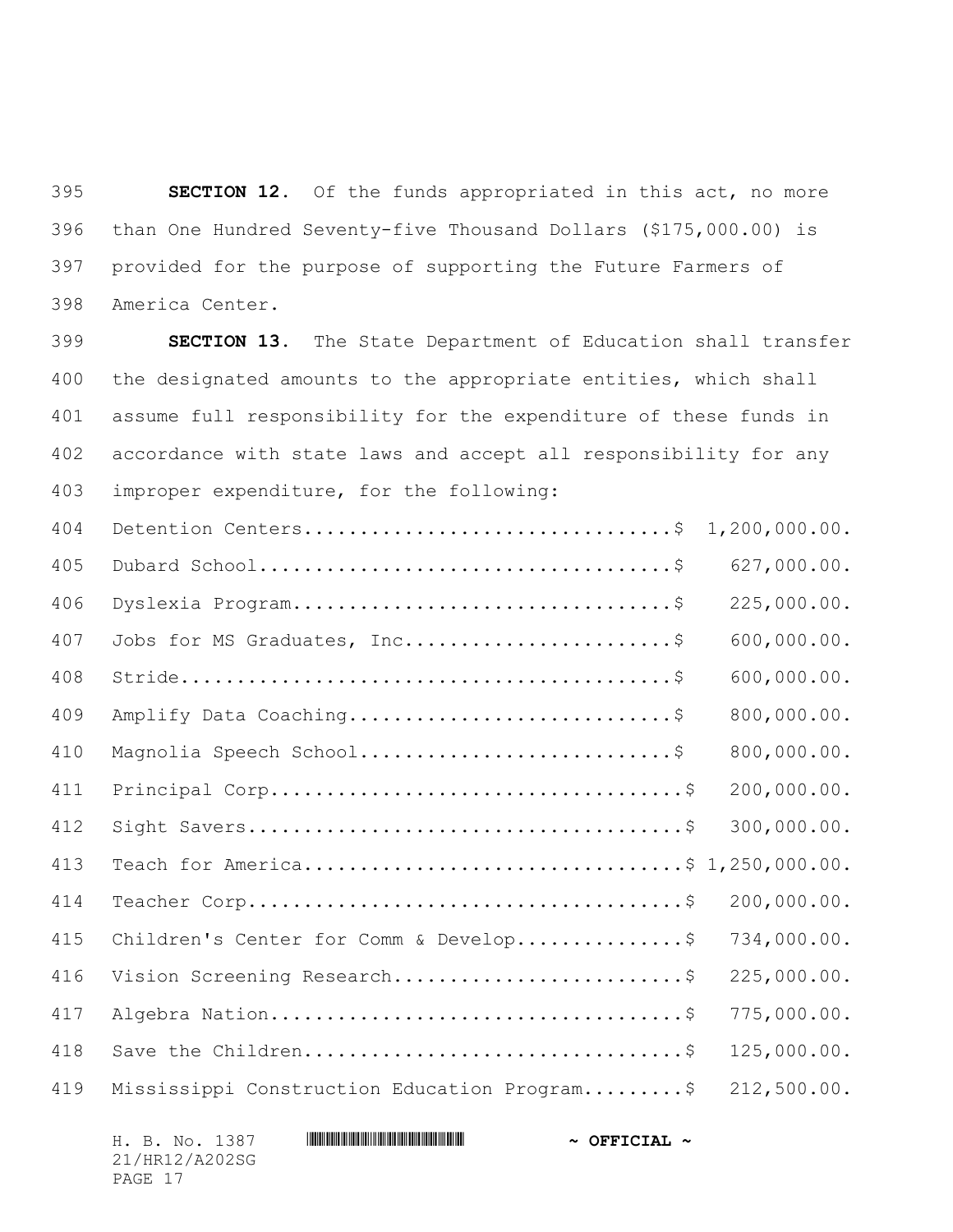| 423 Lighthouse Academy for Dyslexia\$ 200,000.00. |  |
|---------------------------------------------------|--|
|                                                   |  |

 **SECTION 14.** Of the funds appropriated in this act, an amount not to exceed One Million Five Hundred Thousand Dollars (\$1,500,000.00) shall be used for technological methods for agricultural programs, computer science, engineering or robotic engineering programs and equipment upgrades and Mississippi Elementary (ME) STEM and STEAM programs from the Career and Technical Education Division of the State Department of Education. All programs must meet Mississippi Science Standards and/or College and Career Standards.

 Of the funds appropriated in this section, an amount not to exceed One Million Dollars (\$1,000,000.00) shall be distributed to the Mississippi State University Center for Cyber Education and used for computer science programs development and teacher training for elementary schools, middle schools, and high schools for the purpose of developing K-12 computer science curricula, including both academic and career and technical education programs, developing and delivering teacher training, and working with the State Board of Education and Institutions of Higher Learning in the state to develop teacher preparation programs for computer science endorsements. All programs must meet the 2018

21/HR12/A202SG PAGE 18

## H. B. No. 1387 \*HR12/A202SG\* **~ OFFICIAL ~**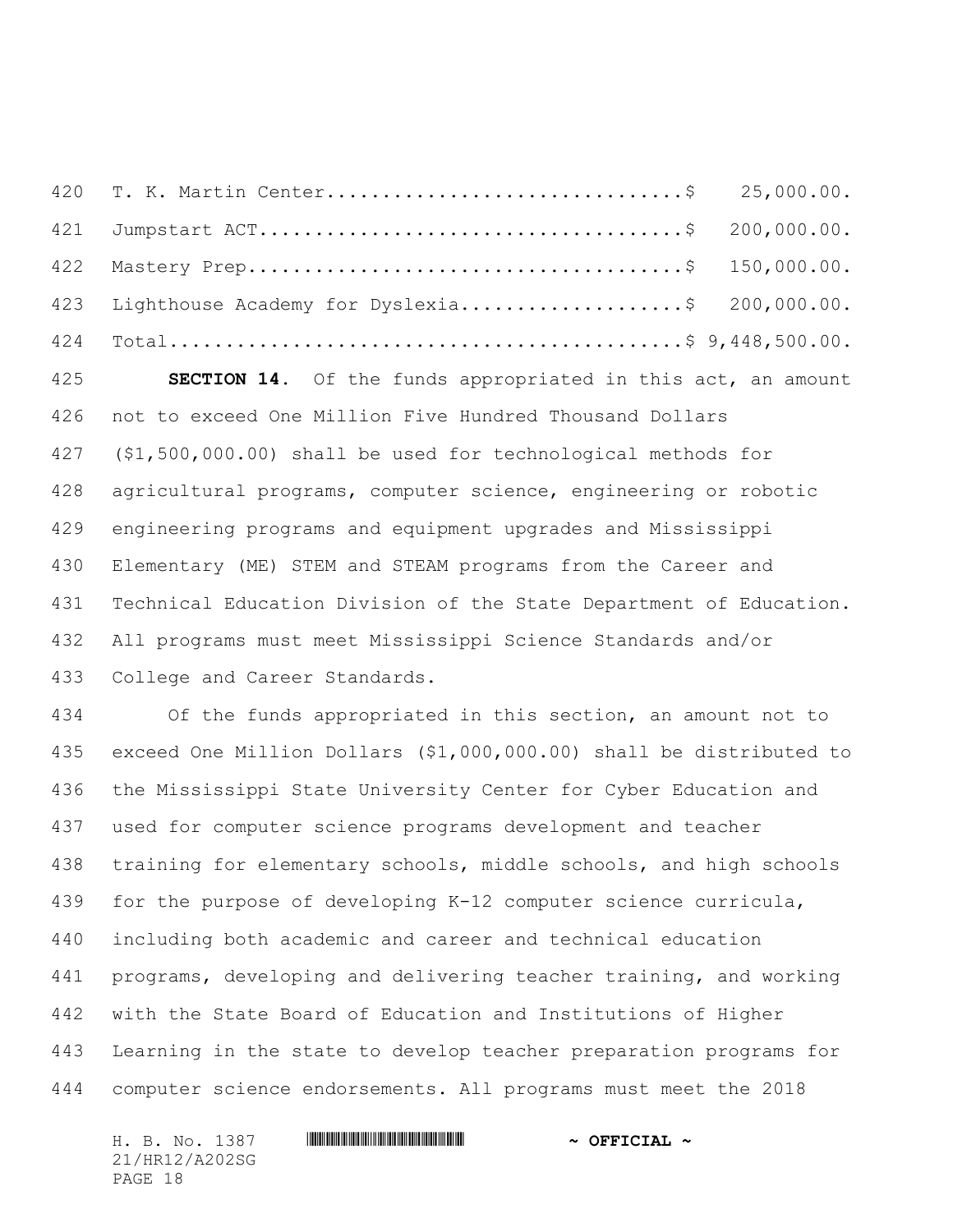Mississippi Computer Science Standards and/or Mississippi College and Career Standards.

 **SECTION 15.** Of the funds appropriated in Section 1, the sum of Sixty-two Thousand One Hundred Ninety-one Dollars (\$62,191.00), which is the aggregate sum that the school districts in the Chickasaw Cession receive annually from interest payments from the Chickasaw School Fund under Section 212, Mississippi Constitution of 1890, shall be deducted from the allocations to the school districts as provided in Section 29-3-137, Mississippi Code of 1972, and shall be distributed among the school districts in the Chickasaw Cession by the State Department of Education in the manner that those interest payments were distributed during Fiscal Year 1985.

 **SECTION 16.** Of the funds provided in this act for the purpose of funding the Mississippi Adequate Education Program as determined under Section 37-151-7, Mississippi Code of 1972, the base student cost in Fiscal Year 2022 shall be Five Thousand Eight Hundred Seventy-four Dollars and Eight Cents (\$5,874.08).

 **SECTION 17.** With the funds provided in this act, it is the intention of the Legislature that School Attendance Officers and academic teachers at the Mississippi School for the Deaf and the Mississippi School for the Blind shall receive their annual increment.

 **SECTION 18.** It is the intention of the Legislature that the State Board of Education shall maintain complete accounting and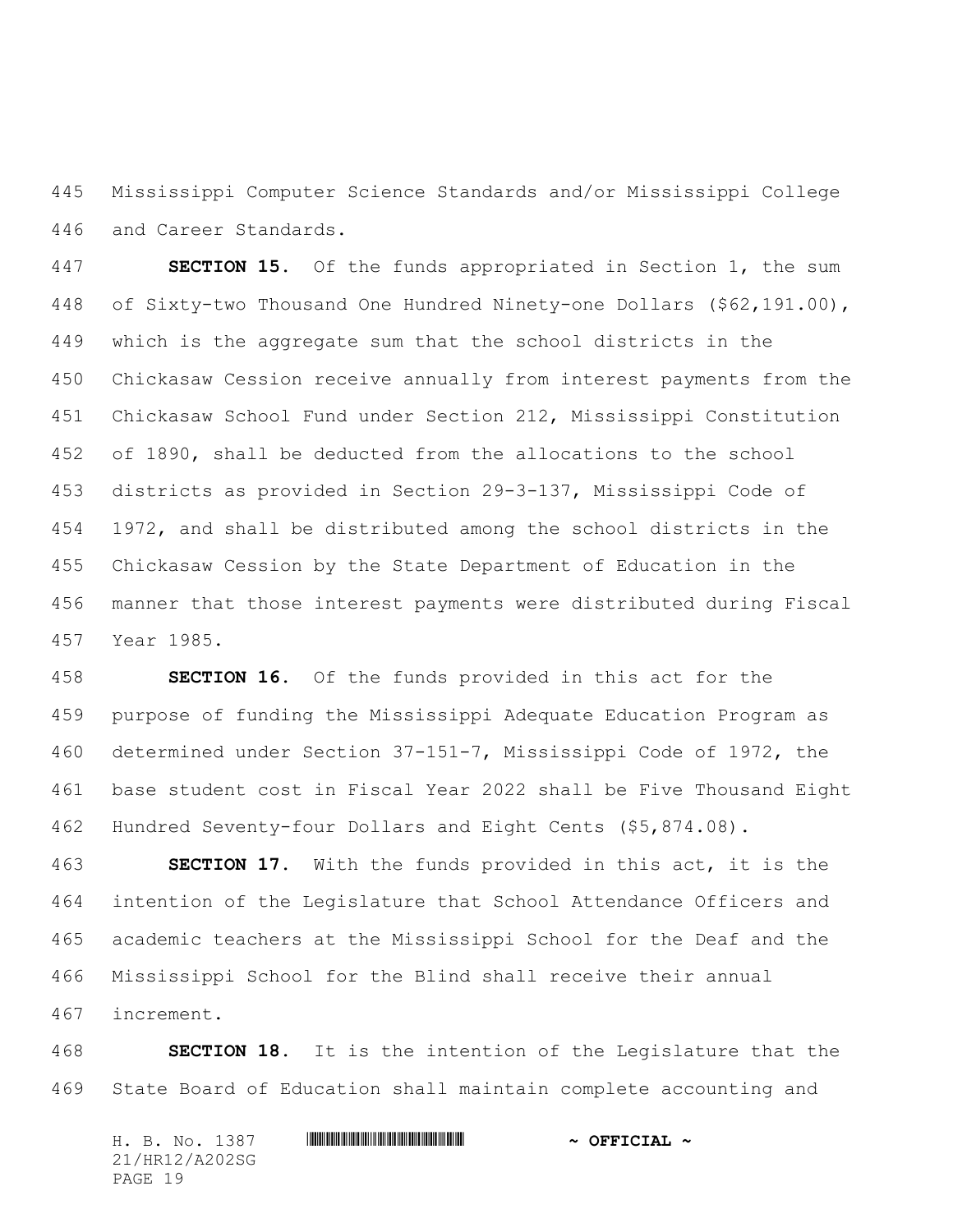personnel records related to the expenditure of all funds appropriated in this act and that those records shall be in the same format and level of detail as maintained for Fiscal Year 2021. It is further the intention of the Legislature that the budget requests for Fiscal Year 2023 shall be submitted to the Joint Legislative Budget Committee in a format and level of detail comparable to the format and level of detail provided during the Fiscal Year 2022 budget request process for each agency and institution appropriated funds within the provisions of this act.

 **SECTION 19.** Of the funds appropriated in Section 1(a) to the State Board of Education, not less than Twenty-three Million Eighty Thousand Dollars (\$23,080,000.00) shall be used for National Board Certification. Of this amount, Six Hundred Thousand Dollars (\$600,000.00) shall be used for the World Class Teacher Program providing instruction and assistance to teachers seeking National Board Certification.

 **SECTION 20.** Of the funds appropriated in Section 1 and Section 4(a) not less than Fifteen Million Fifty-eight Thousand Dollars (\$15,058,000.00) shall be used for the Educable Child Program. It is the intention of the Legislature that the State Board of Education shall allocate funding for the Educable Child Program based upon a recalculated formula in a manner to include only those billable days funded through appropriation of state funds and not District funds. It is the intent of the Legislature that the Educable Child funds shall be exempt from budget cuts

21/HR12/A202SG PAGE 20

## H. B. No. 1387 \*HR12/A202SG\* **~ OFFICIAL ~**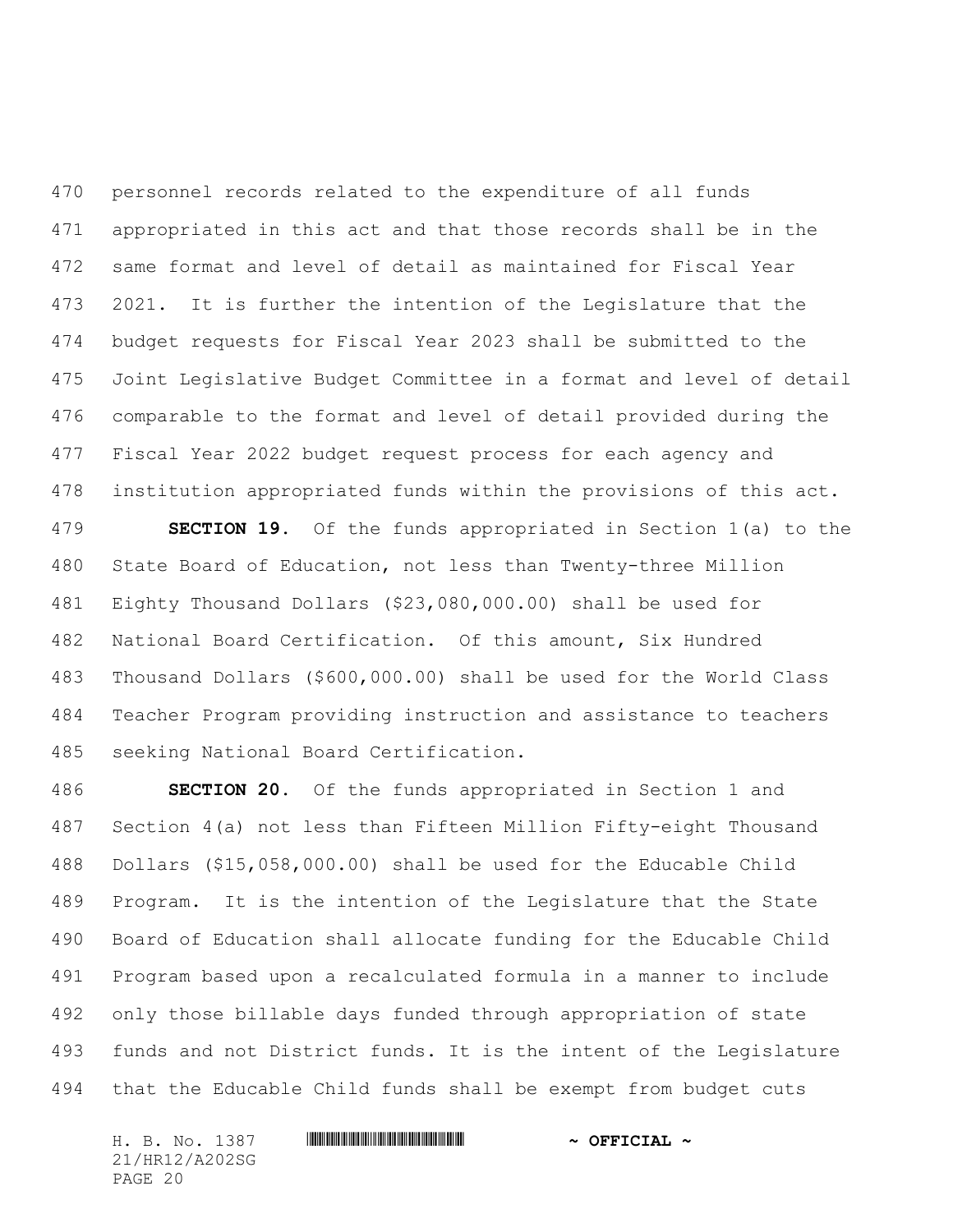made to the Department of Education by the Legislature and/or the Office of the Governor.

 **SECTION 21.** Of the funds appropriated in Section 1(a) and Section 4(a), not less than Three Million Dollars (\$3,000,000.00) shall be used for the Education Scholarship Account (ESA) Program. It is the intent of the Legislature that the Education Scholarship Account (ESA) funds shall not be reduced by the State Department of Education and/or the Office of the Governor.

 **SECTION 22.** The public school districts of the state are authorized at their discretion to pay with local funds one hundred percent (100%) of the cost of the health insurance premiums of the State and School Employees Health Insurance Plan for all retired members of the Public Employees' Retirement System who are employed as school bus drivers by the school districts. It is the intention of the Legislature that no state funds shall be used for this purpose.

 **SECTION 23.** It is the intention of the Legislature that whenever two (2) or more bids are received by this agency for the purchase of commodities or equipment, and whenever all things stated in those received bids are equal with respect to price, quality and service, the Mississippi Industries for the Blind shall be given preference. A similar preference shall be given to the Mississippi Industries for the Blind whenever purchases are made without competitive bids.

21/HR12/A202SG PAGE 21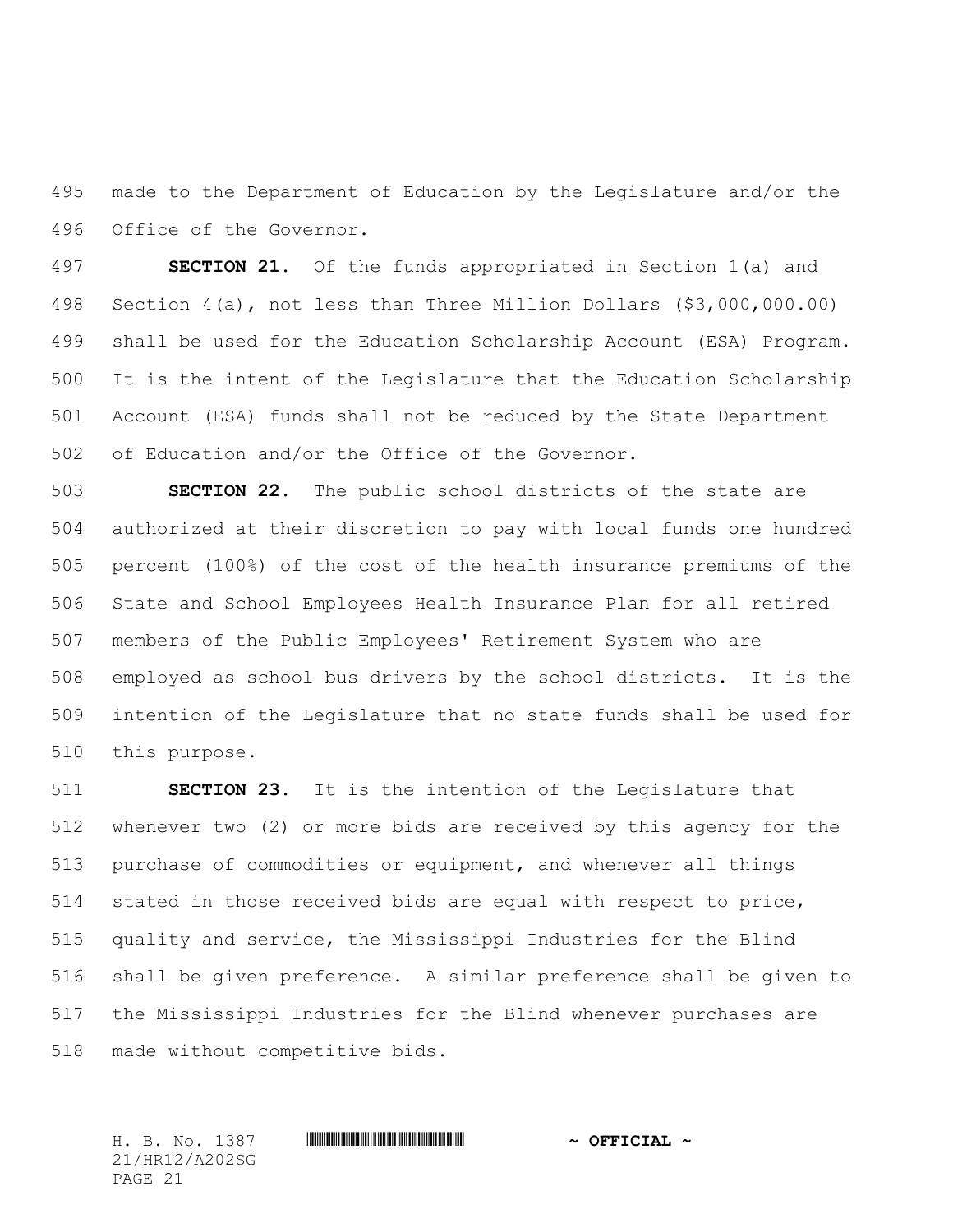**SECTION 24.** Of the funds appropriated in Section 1, not less than Six Million Three Hundred Twenty-one Thousand Nine Hundred Twenty-seven Dollars (\$6,321,927.00) shall be used for the Compulsory School Attendance Office and School Attendance Officers.

 **SECTION 25.** Of the funds appropriated in this act, it is the intention of the Legislature that Three Million Sixty Thousand Dollars (\$3,060,000.00) shall be used for the Mary Kirkpatrick-Mary Sprayberry Public School Nurse Program. The amount of Three Million Sixty Thousand Dollars (\$3,060,000.00) is provided from the Department of Health.

 **SECTION 26.** The State Department of Education shall contract with a Certified Public Accountant to calculate components of the Mississippi Adequate Education Program to include the base student cost, school district allocations, total program cost, add-on programs, and any other required components of Section 37-151-7, Mississippi Code of 1972. The contractor shall be responsible for calculating the estimates of these components due to the Legislative Budget Office and the Governor by August 1 and the final estimates due to the Legislative Budget Office and the Governor no later than January 2. A report detailing the funding of this contract shall be submitted by the State Department of Education to the Legislature no later than January 30, 2022.

 **SECTION 27.** Of the funds appropriated in this act, it is the intention of the Legislature that Twenty Million Dollars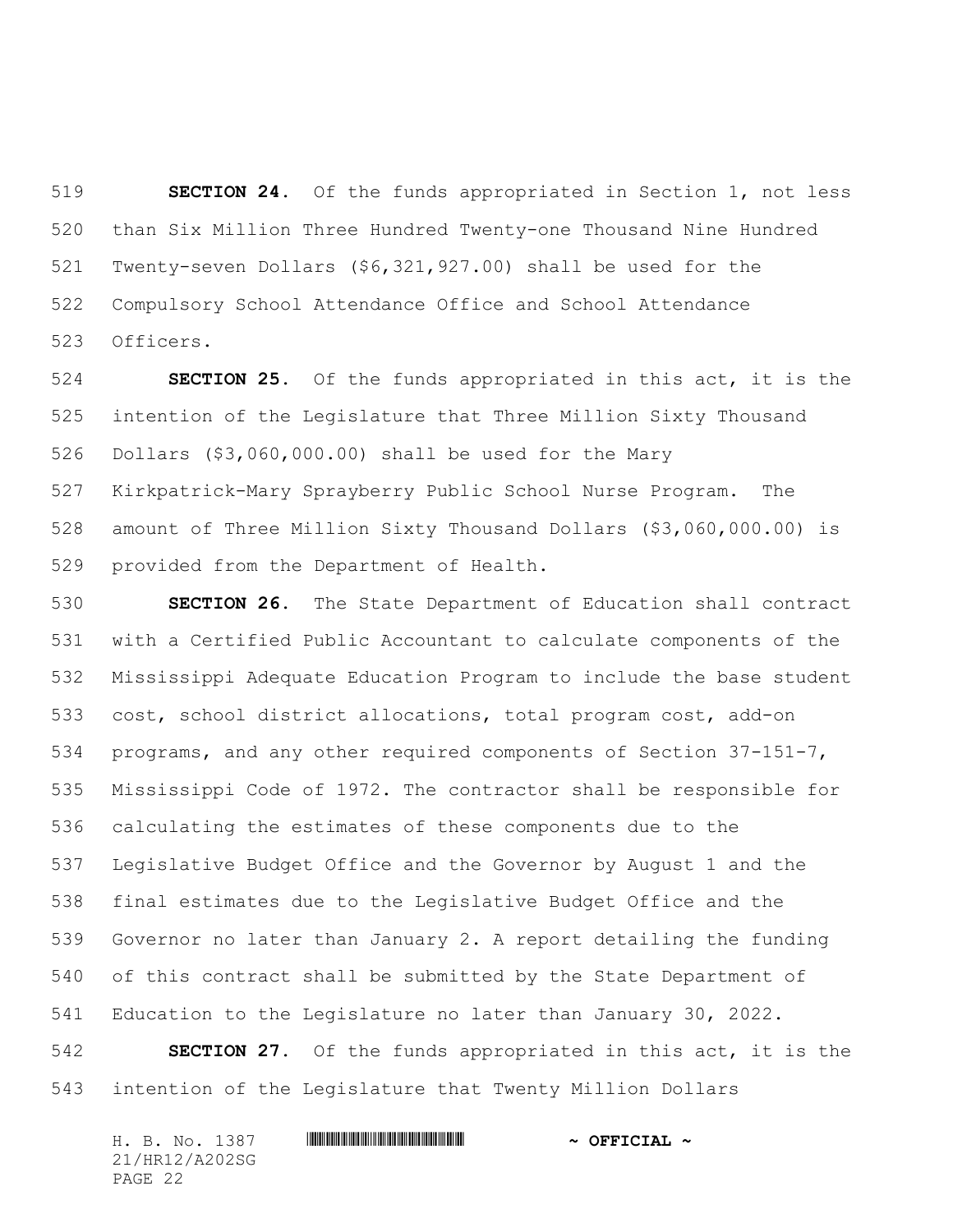(\$20,000,000.00) from the Public School Building Fund shall be used for the Mississippi Adequate Education Program.

 **SECTION 28.** It is the intention of the Legislature that the State Board of Education shall charge a fee for room and board for students who enroll in the Mississippi School for Mathematics and Science and the Mississippi School of Arts. Such fees will be waived for any student enrolled in the State Children's Health Insurance Program. The amount of such fees shall be Five Hundred Dollars (\$500.00) for each semester.

 **SECTION 29.** It is the intent of the Legislature that each eligible employee who meets the National Board requirements under Section 37-19-7(2), Mississippi Code of 1972, shall be paid the full supplement and that such supplement shall be included on a prorated basis in the employee's monthly paycheck.

 **SECTION 30.** It is the intention of the Legislature that the Mississippi Department of Education may loan any general or special source fund amount, not to exceed Five Million Dollars (\$5,000,000.00), to any school district for the purpose of providing funds to school districts through the Emergency Assistance Fund as outlined in Section 37-17-6, Mississippi Code of 1972, during the period beginning July 1, 2021, and ending June 30, 2022. The school districts receiving these loans shall repay the Mississippi Department of Education the amount of the loan on or before June 30, 2022.

21/HR12/A202SG PAGE 23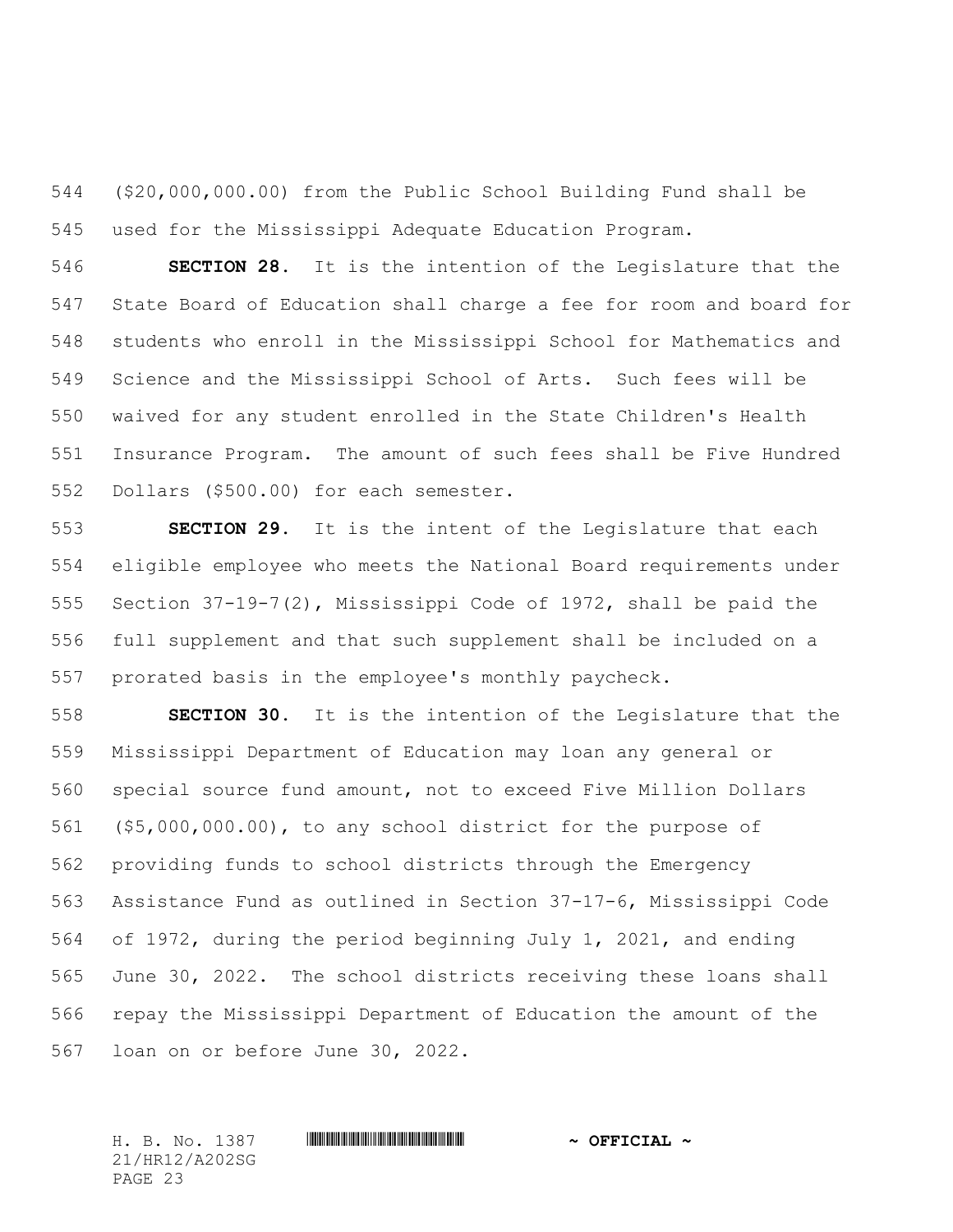**SECTION 31.** Of the funds appropriated in Section 1(a), Seven Hundred Thousand Dollars (\$700,000.00) shall be transferred to the Board of Health no later than December 31, 2021.

 **SECTION 32.** Any school district receiving funds through Save the Children and Stride may provide a ten percent (10%) match from local funds for implementation of the program.

 **SECTION 33.** Of the funds appropriated in Section 1(a), Two Million Dollars (\$2,000,000.00) is provided for the Mississippi Community Oriented Policing Services in Schools (MCOPS) grant program. A portion of these funds not to exceed three percent (3%) may be used for training and administrative costs related to oversight and auditing of the program.

 **SECTION 34.** Of the funds appropriated in Section 1(a) and Section 2(a), Sixteen Million Dollars (\$16,000,000.00) is provided for an Early Childhood Education Initiative program. The funding shall be provided to early learning collaboratives in Fiscal Year 2022 as follows: no less than Two Thousand Five Hundred Dollars (\$2,500.00) per student in a full-day program and no less than One Thousand Two Hundred Fifty Dollars (\$1,250.00) per student in a half-day program. Funds must be matched as provided by Section 37-21-51.

 **SECTION 35.** Of the funds appropriated in Section 1(a) and Section 4(a), Fifteen Million Ninety-four Thousand Five Hundred Dollars (\$15,094,500.00) shall be used for the Literacy Initiative and Assessment.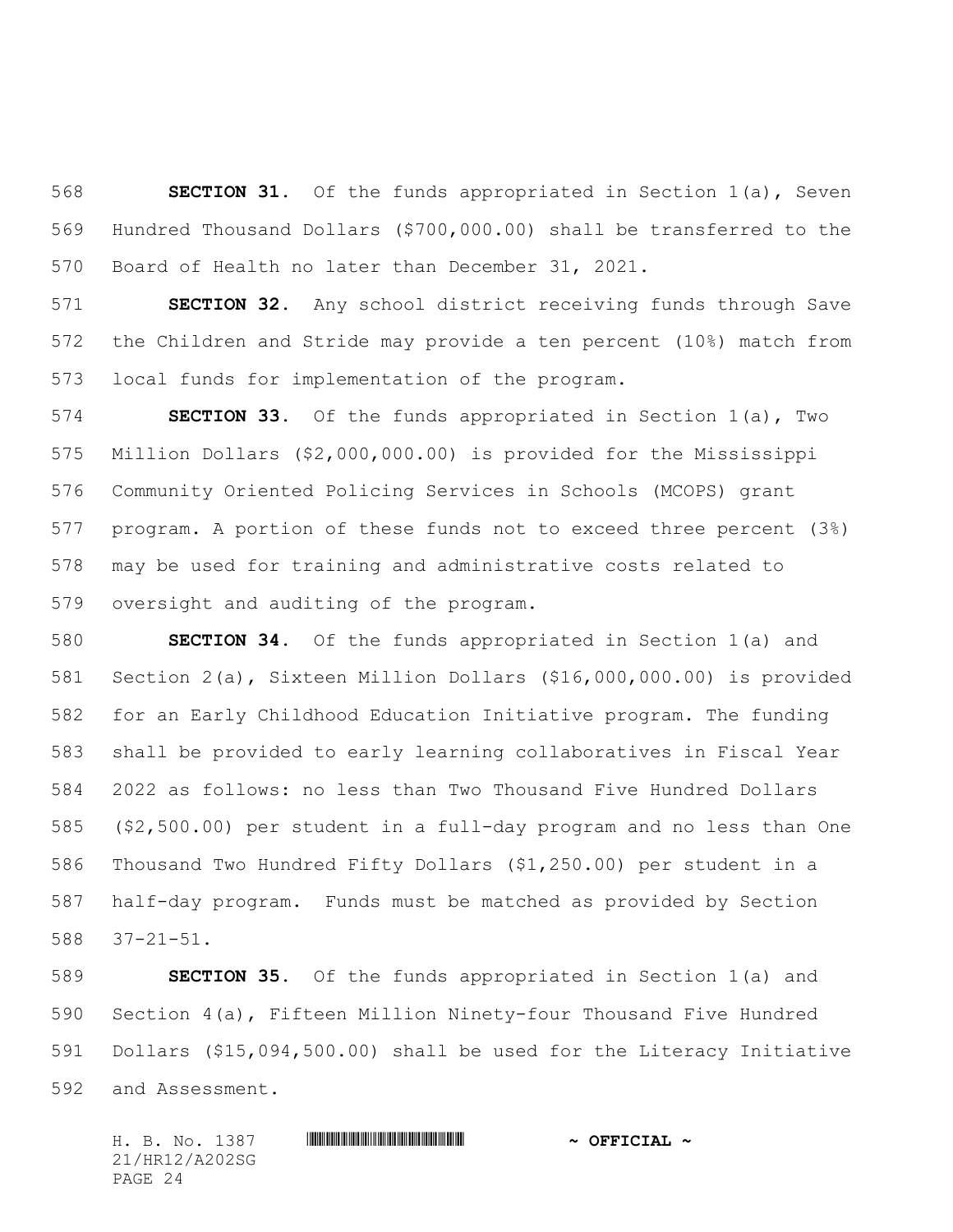**SECTION 36.** Of the funds appropriated herein, funding is provided for the ACT test, which is the college readiness portion of the state accountability model.

 **SECTION 37.** Of the funds appropriated in Section 1(a), Two Million Six Hundred One Thousand Nine Hundred Eighteen Dollars (\$2,601,918.00) shall be used for the Mississippi School of the Arts and Three Million Seven Hundred Fifty-eight Thousand Seven Hundred Thirty-three Dollars (\$3,758,733.00) shall be used for the Mississippi School for Mathematics and Science. It is the intention of the Legislature that of the funds appropriated in Section 1(a) for the Mississippi School of the Arts One Million Three Hundred Thousand Nine Hundred Fifty-nine Dollars (\$1,300,959.00) shall be paid to the school no later than July 10, 2021, and One Million Three Hundred Thousand Nine Hundred Fifty-nine Dollars (\$1,300,959.00) shall be paid no later than January 10, 2022. All funds appropriated from Section 4(a) for the Mississippi School of the Arts shall be paid to the school each month within ten (10) working days after such amount was received by the Department of Education. It is the intention of the Legislature that the State Board of Education shall not reduce the appropriated amounts provided in this act for the Mississippi School of the Arts and the Mississippi School for Mathematics and Science.

 **SECTION 38.** Of the funds appropriated in Section 1(b) and Section 2(b), Five Hundred Thousand Dollars (\$500,000.00) is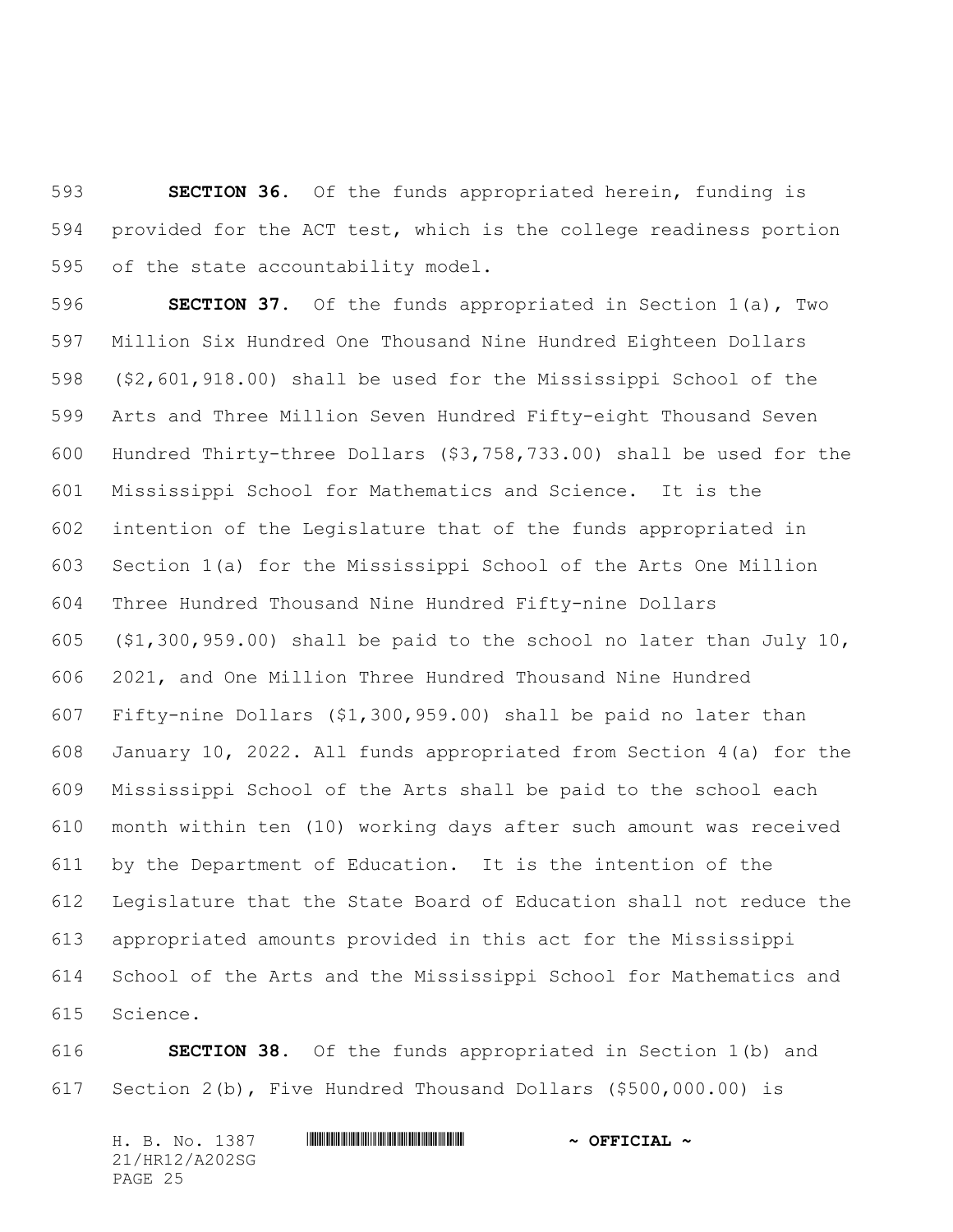provided for career and technical grants to schools for qualified students as authorized by Section 37-153-15, Mississippi Code of 1972.

 **SECTION 39.** Of the funds appropriated in this act, the following amounts shall be available to the Schools for the Blind and Deaf: \$9,697,547.00 from Section 1(a), \$1,207,037.00 from Section 4(a), and \$2,159,725.00 from Section 2(a).

 **SECTION 40.** Of the funds appropriated in Section 1(a), an amount not to exceed Fifty-one Million Four Hundred Twenty Thousand Six Hundred Twenty-seven Dollars (\$51,420,627.00) shall be allocated for the purpose of providing funds to each public school district in the state for an annual salary increase of One Thousand Dollars (\$1,000.00) or One Thousand One Hundred Ten Dollars (\$1,110.00) as prescribed in the Minimum Salary Schedule in House Bill 852, 2021 Regular Session, for each state funded certified teacher, teacher assistant, reading and librarian aide, counselor and librarian, excluding non-instructional personnel and administrators, for the 2021-2022 school year, and school years thereafter.

 **SECTION 41.** The following sum, or so much thereof as may be necessary, is reappropriated out of any money in the General Fund not otherwise appropriated for the Department of Education for the purpose of reauthorizing the expenditure of General Fund, as authorized in HB 1700, 2020 Regular Session to provide for agency